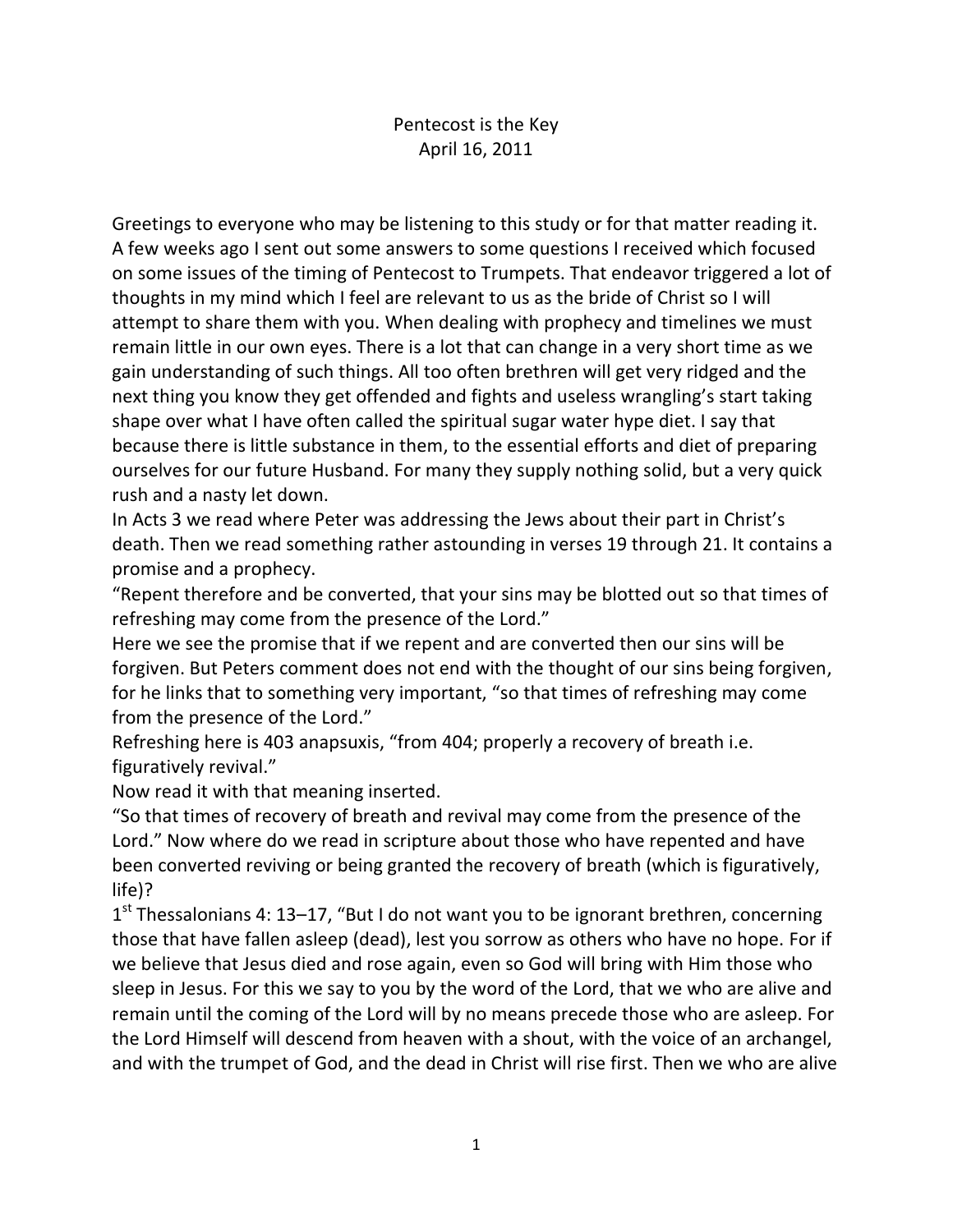and remain shall be caught up together with them in the clouds to meet the Lord in the air. And thus we shall always be with the Lord."

Here we have a description of what will happen when Christ returns for those that have had their sins blotted out by His shed blood at the sound of the "yobel" summoning the camps of Israel to God, (Numbers 10). Those who are truly converted (called, chosen, and faithful) will rise from the dead. They will be restored to life by the breath of God. They will be in His presence that is the presence of the second Adam who has returned for His wife, the second Eve. These are the times of refreshing for this is a milestone in the plan of salvation. I have detailed the timing of these events often in past studies. It is Eve's jubilee. It is completed after the seven weeks count of the early harvest, the barley harvest. It is the  $50<sup>th</sup>$  day or as we call it Pentecost.

What is so significant about God calling this day of refreshing in the presence of Christ, Pentecost? Because, it represents the jubilee of the bride. What is so symbolic about that one might ask? A jubilee is a time of restitution, of restoring one to their rightful inheritance. All things are restored in a jubilee.

These converted individuals here are resurrected from the dead to meet their Husband in the air and followed by those who have qualified and are alive at the time. Revelation 19: 6-9, "And I heard, as it were, the voice of a great multitude, as the sound of many waters and as the sound of mighty thundering's, saying, Alleluia! For the Lord God Omnipotent reigns! Let us be glad and rejoice and give Him glory, for the marriage of the Lamb has come, and His wife has made herself ready. And to her it was granted to be arrayed in fine linen, clean and bright, for the fine linen is the righteous acts of the saints.

Then he said to me, write; blessed are those who are called to the marriage supper of the Lamb! And he said to me, these are the true sayings of God."

These converted (called, chosen, and faithful) individuals have made themselves ready through their righteous acts. Their sins had to be blotted out and they wore fine linen clean and bright. They have been refreshed!

But Peter does not stop with our instruction here in Acts 3:19. Listen to his confirmation of these events.

Verses 20–21, "And that He may send Jesus Christ who was **preached** to you before." We need to stop here for a moment and take a hard look at the translation. The NKJ version is what I have just read. It has this highlighted with a number 1. If we go to the margin for this verse we read something of great importance to the context and lesson being taught here. It says, "Christ Jesus who was **ordained** for you before."

Read it with that more accurate translation inserted. "And that He may send Christ Jesus who was **ordained** for you before."

Peter is not talking about "preaching" here. He is talking about something that took place six thousand years ago. We will see this clearly in a moment. But how do we know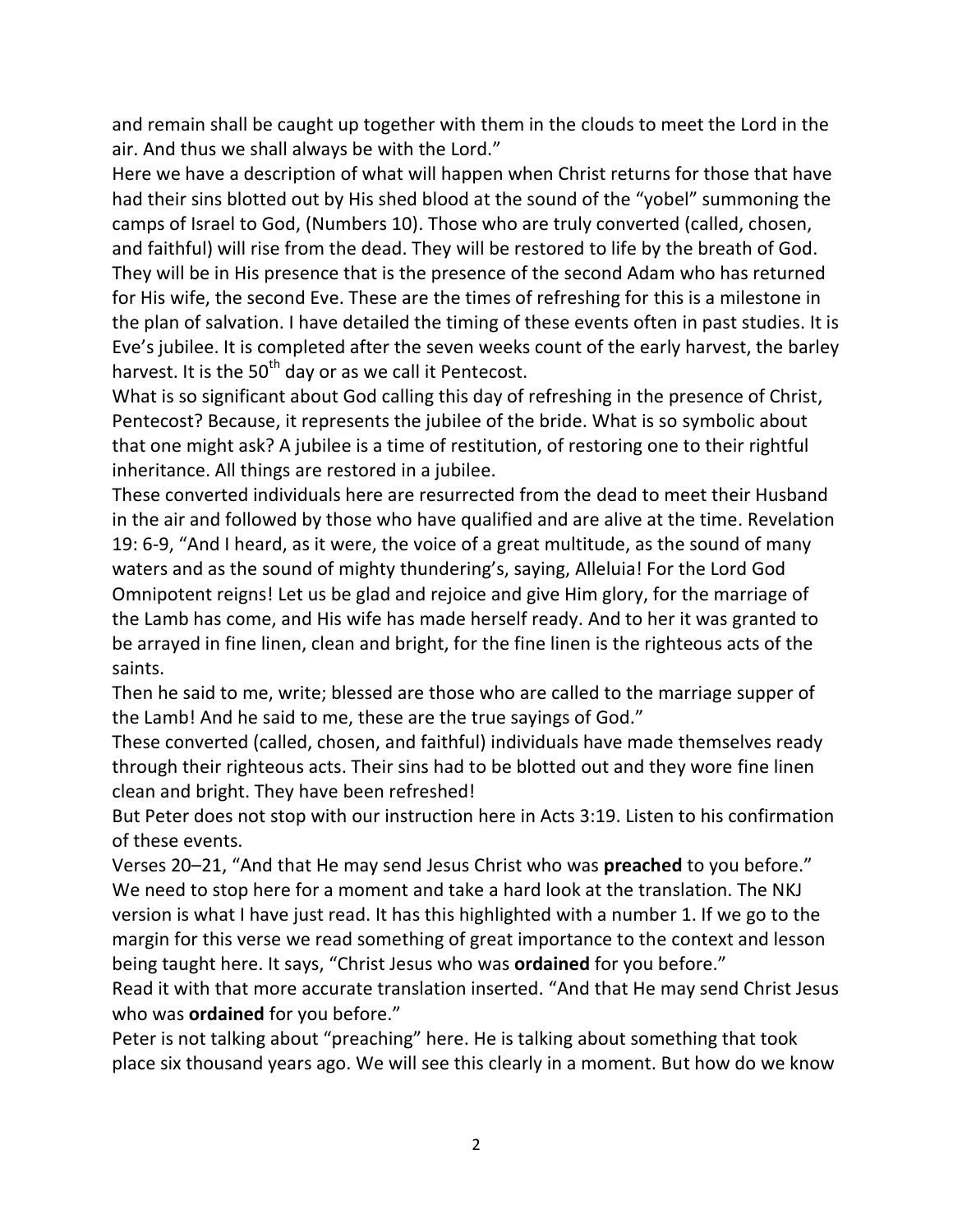that is what the Greek word here is saying for Strong's has the word listed as # 4296 prokerusso.

That's why I always use a backup for Strong's. Strong always will give a very basic meaning or understanding of a word, and at other times it will give a very detailed explanation of a word.

If we looked at this word in Vines it tells us it means, "literally to proclaim as a herald (PRO, before and #2 above), is used in Acts 13:24, 'had first preached'. Some MSS., have the verb in Acts 3:20; for the best see appoint, No. 12."

Appoint No. 12 says "proceirizo 4400, from procheriros, 'at hand' signifies A) to delivery up, appoint, Acts 3:20 ( RV appointed). B) In the middle voice, to take into ones hand, to determine, appoint beforehand, translated appointed in Act 22:14 RV (For the KJV, hath chosen) and, to appoint, in 26:16 (For KJV, to make)."

Now watch how significant this is. Keep in mind what we read in verse 19 about refreshing. Now here in verse 20 God is sending "Christ Jesus who was appointed to you before".

To who? You. Who is the you? Those who were converted and their sins blotted out! He was appointed or ordained for you when?

Before!

Before when?

1<sup>st</sup> Peter 1:17-20 (Please focus on the context of these verses and the ones we are reading in Acts.)

"And if you call on the Father, who without partiality judges according to each ones work, conduct yourselves throughout the time of your sojourning in fear; knowing that you were not redeemed with corruptible things, silver or gold, from your aimless conduct by tradition from your fathers, but with the precious blood of Christ, as of a Lamb without blemish and without spot. He indeed was fore ordained before the foundation of the world, but was revealed in these last times for you."

Now there are many other scriptures we could turn to on this teaching but I do believe the point is made clear as to what context and thus what translation we use here in Acts 3:20. If not, let's keep reading in verse 21.

"Whom heaven must receive until the times of restoration of all things which God has spoken by the mouth of all His holy prophets since the world began."

So Jesus Christ is in heaven waiting for the times of restoration of all things. Put this into context here. Remember what we read in verses 19 and 20 and the companion verses we read with them. As well remember the meaning of the words we reviewed. They are all pointing to the time of refreshing which is the climax of things being restored that have been in motion since the beginning of the world.

So what went wrong that needed to be restored?

The Greek word for restoration here is #605 apokatastasis. It is from apo "back again" and katimstem, "To set in order." Strong's says it is from # 600 apokathistemi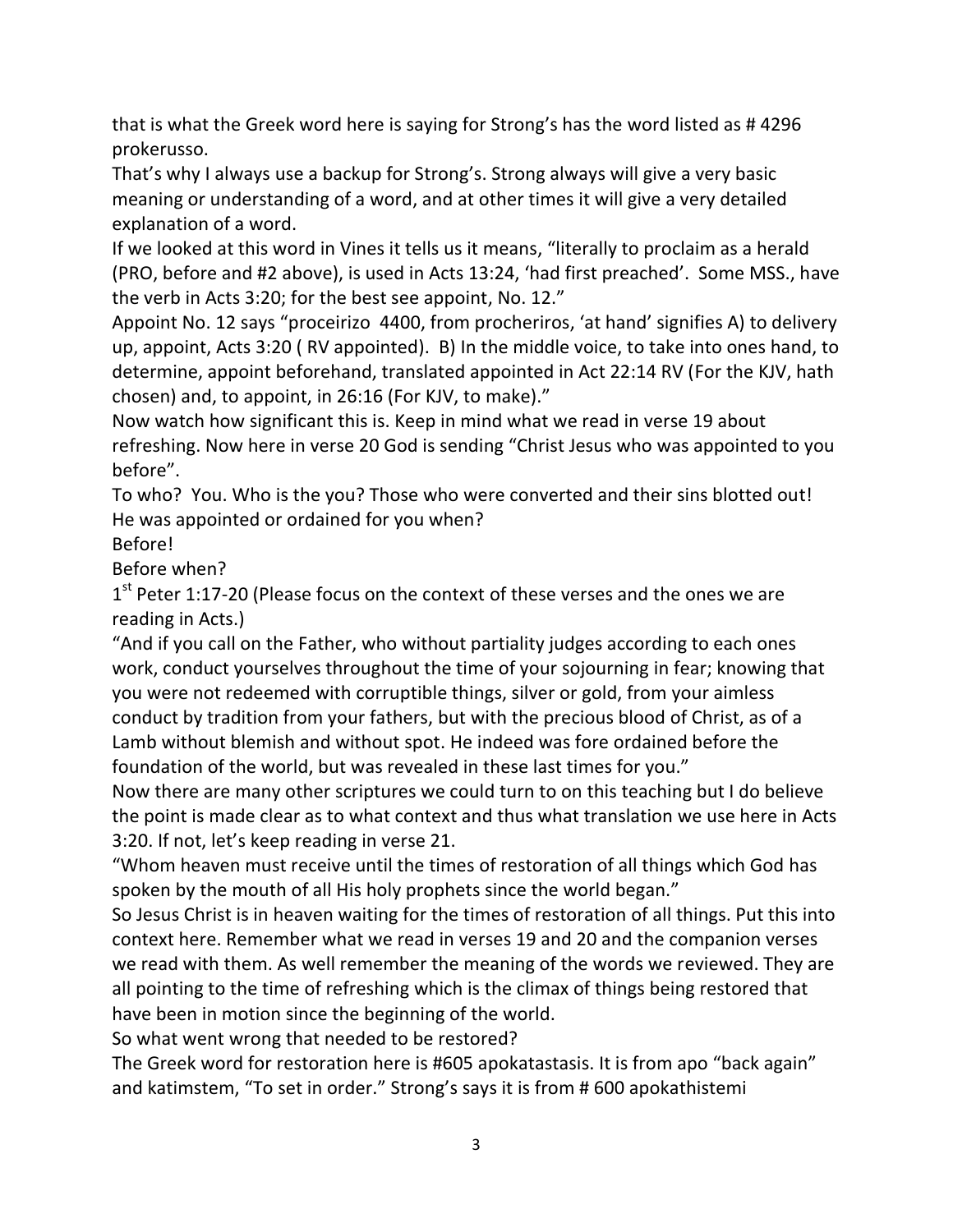"reconstitute (in health, home or organization) or restore (again). This is just incredible when we understand this meaning of the word here as it is applied.

Something here is being restored again, set in order, reconstituted in health and home, at Christ's return.

I am sure the scriptures are just flowing through your mind. So what went wrong that needed to be restored?

The first Adam and the first Eve! They sinned in the garden and the plan of salvation, (with them as the central figures in the next step), came to a halt. Actually it was dead unless something else took place to bring it back to life. Their activities which led to sin needed to be reversed in a sense. But only in a sense, for they needed to be blotted out! This new route in the plan of salvation's next step would now take 6,000 years to restore what was lost in the garden at the foundation of the world.

There was now a need for a second Adam who would actually be a Savior to His wife and not abandon her like the first one did. The second Adam would shed His blood for His wife. He would not blame her for His actions. Instead He would redeem her and teach her right from wrong so that she would be without spot and blemish as He is. She would then be trained to walk in acts of righteousness. This is what is being restored brethren. This is what we are a part of at this time. It is all about the restoration of the marriage and thus the Bride, the second Eve, the Church. Our Husband has done His part in restoring us to grace and is now imparting His knowledge to us so we can grow in righteousness.

This monumental task which has spanned 6,000 years and two marriage covenants is almost complete. When the set number of the Father's household have completely internalized the Lamb of God, our Passover Lamb (Ex. 12:3-4), the restoration will be complete and the plan will continue on to the next phase. Christ will return for His bride, His Eve, and those that have died in Him will be resurrected from the dead. Also those who are alive and doing likewise will be changed in the twinkling of an eye and rise and meet Him in the air. Hebrews 12 tells us about that timing, verses 18-19, "For you have not come to the mountain that may be touched and that burned with fire, and to the blackness and darkness and tempest, and the sound of a trumpet and the voice of words, so that those who heard, begged that the word should not be spoken to them anymore."

Those are the exact description of events that took place at Mt. Sinai at the first Pentecost or Feast of Weeks and the first marriage covenant with Israel as delineated in Exodus 19 and 20. That is so obvious that a zealous scribe of sorts wrote about it in verses 20–21. These verses are not part of the inspired word of God however. The instruction picks up in verse 22–24, "But you have come to Mt. Zion (the throne of God, on the sea of glass) and to the city of the living God, the heavenly Jerusalem, to an innumerable company of angels, to the festal gathering and church of the first born registered in heaven, to God, the Judge of all, to the spirit of just men made perfect, to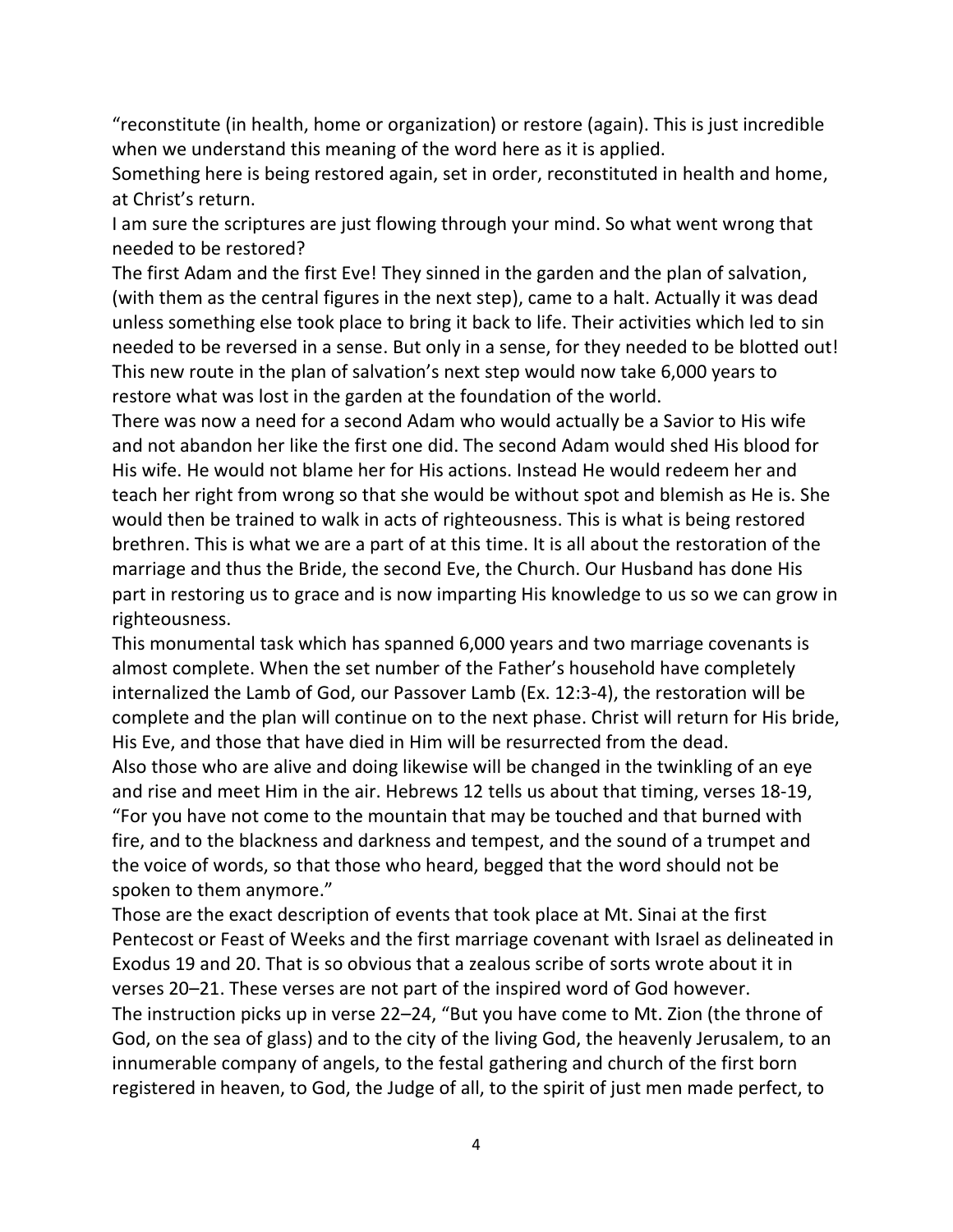Jesus the mediator of the new covenant, and to the blood of sprinkling that speaks better things than Abel."

This festal gathering takes place on the same day that the first one did. These individuals have walked the walk and are registered in heaven until the final count of those who have internalized the Lamb of the Father's household is complete. Their sins have been blotted out! They are awaiting their time of refreshing and the restoration of the bride and the consummation of the marriage between the second Adam and the second Eve so that the plan of salvation can continue to proceed as the Father directs.

We who are called by the Father await and anticipate that time. We have to conduct our lives in a way that will compel Christ, our Betrothed, to choose us to be one with Him for eternity. This takes an incredible level of faithfulness on our part, for we do have an adversary who is trying to get us, the second Eve, to fall from grace just as he did to the first Eve.

At His coming we will be released and our jubilee will be true. We will be united with our loving Husband and our loving Father in Their household. We will inherit all things if we have persevered and suffered through all the persecutions and trials put before us. Romans 8:16-17

"The spirit itself bears witness with our spirit that we are children of God, and if children, then heirs; heirs of God (the Father) and joint heirs with Christ if indeed we suffer with Him, that we may also be glorified together."

Does this understanding not just take your breath away! So many today do not have this incredible awareness. They are led to and fro by deceitful men who themselves seek a name for themselves among other men.

There is no doubt in my mind when the day of restoration, and the return of Christ will be. It will happen on a future Pentecost or as it is called in Exodus 34: 22, the Feast of Weeks.

It is the timing of the next great event in the plan of salvation. The bride will have made herself ready. The predetermined number who will feed on the Lamb of God will be fulfilled. Christ will return for her and they will return with Him to the Sea of Glass. Then the marriage of the Lamb will take place and the bride will receive the Father's name, the household name of the God family. This day is not a mystery to us. We know it as Pentecost, the jubilee of the bride of Christ. Restoration and redeemed somehow sound like understatements. The teachings we have about this day are steeped in some "unknowns" which can cause those who are called to be easily deceived.

In Matthew 25:13 Christ instructs us in the context of the day of His return.

"**Watch** therefore, for you know neither the day nor the hour in which the Son of man is coming."

There sure is a lot there in just a few words.

It clearly states "you" do not know the "day nor the hour." That is clearly referring to the date! **Day and hour** here are Hemera #2250 and Hora #5610. Vines tells us in great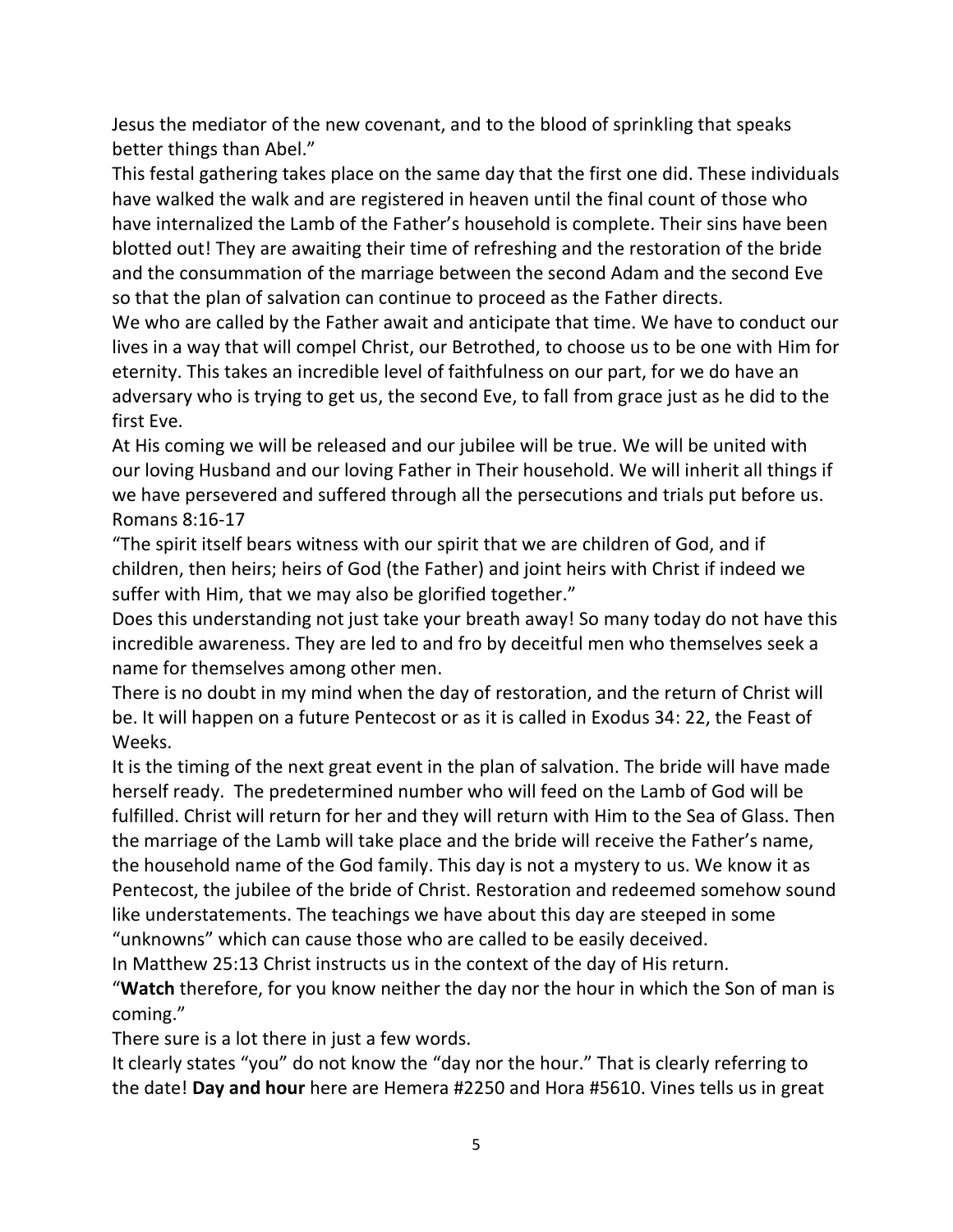detail that these words have many meanings literally and figuratively. Unfortunately many trip over them in their zeal to follow a particular agenda which is not that of God. These words here are used with the command to "Watch." It is used here in the context of 10 virgins of which 5 were unprepared, caught off guard or unaware one might say, for they were slumbering and sleeping. In fact all ten had slumbered or slept at one point.

**Watch** is the Greek word gregoreo #1127. Vines says of it, "to watch, is used A) Of keeping awake e.g. Matthew 24:43; 26:38, 40, 41; B) Of spiritual alertness e.g. Acts 20:31, 1 Corinthians 16:13, Colossians 4:2; 1 Thessalonians 5:6,10; 1 Peter 5:8, Revelations 3:2, 3; 16:15"

The context it is used in here is obviously referring to keeping awake as in "spiritual alertness."

So who is Christ talking to here? Is He talking to the five virgins who were ready for His return and went with Him into the wedding?

Not likely!

He is talking to the five virgins who were not ready who had not been spiritually alert. It is a warning to us all. If we are not alert we will not have a true understanding as to His return. The five foolish virgins were not looking for Him to return on the day He does. The reasons could be many. The context here however is suggesting they were looking for Him to return on a day and hour that was not correct.

Are there any clear scriptures that tell us we will in fact know the day of His return if we are "spiritually alert"?

1 Thessalonians 5:1-6, "But concerning the times and the seasons brethren, you have no need that I should write to you.

(Now what is the context here? Read the verses before this for we did so earlier 4:13-18. It is the timing of Christ's return for His bride. So let's continue.)

"For you yourselves know perfectly that the day of the Lord so comes as a thief in the night. For when they say, Peace and safety! Then sudden destruction comes upon them, as labor pains upon a pregnant woman and they shall not escape. (Matthew 24:19) But you, brethren, are not in darkness so that this Day should overtake you as a thief. You are all sons of light and sons of the day. We are not of the night, nor of darkness.

Therefore let us not sleep, as others, but let us watch and be sober."

If this doesn't clearly make the case lets add to it.

Revelations 3:3, "Remember therefore how you have received and heard; hold fast and repent. Therefore if you will not watch, I will come upon you as a thief, and you will not know what hour I will come upon you."

We have just heard from Paul and John that it is possible to know when Christ will return for His bride. Paul clearly tells us we will know the "times and the seasons" of His returns. Did we get that brethren! They are both plural!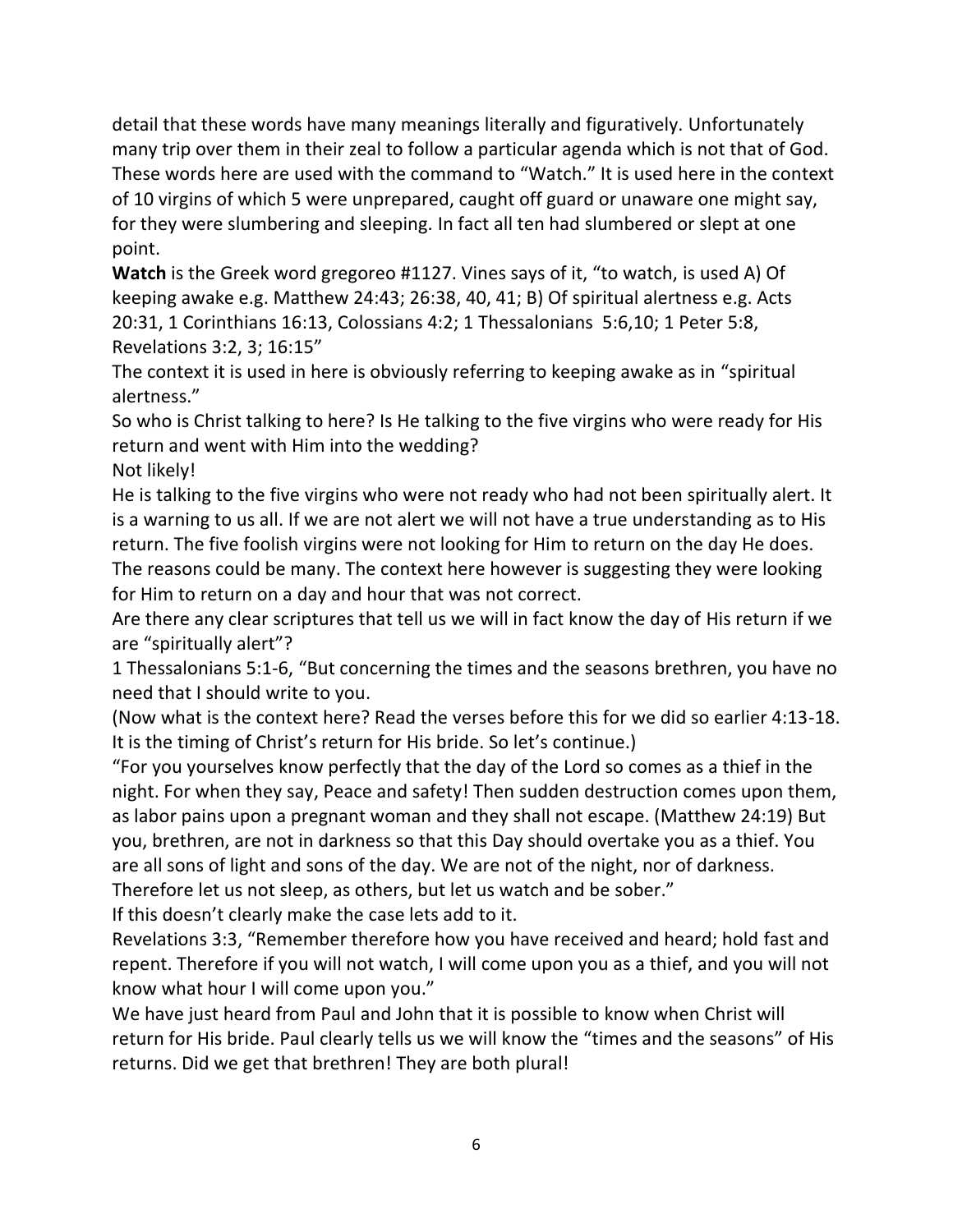The studies I have personally undertaken and shared with my family and with others talk about these events, these "times and seasons" of His returns.

Most if not all of you understand that Christ will return for His bride on Pentecost, the Feast of Weeks. She will rise with Him and be with Him on the Sea of Glass. He will also return on the Feast of Trumpets with her at His side. Revelations 19:11-16. These represent two different times and seasons.

We are told we will know all of this, even the hour, which only means the time frame as in what Feast day. The fascinating thing about this is that the day God picked for this, is a day that has no set calendar date. We know it will always be a Sunday or first day of the week for it clearly tells us that in Leviticus 23:11 just prior to instructing us on how we are to count each year to determine this day. The counting is all based on the wave sheaf of barley. That is all regulated by God from year to year as Duet.  $11: 10 - 13$  has taught us over and over again.

We do not use some preconceived calendar, mathematically figured out, and laced with postponements, and traditions. We wait on God at the end of each 12th lunar month to tell us when His calendar year will start based on the barley crop in Israel being Aviv, or mature enough, to start the harvest on the day after the Sabbath which falls during the days of Unleavened Bread.

We have grown in this grace and knowledge and travel to Israel at the end of the  $12<sup>th</sup>$ lunar month of the year to see God's will. We will either be starting the new year at the next visible crescent or be adding another lunar month for the barley crop to be aviv. I can't stress how important this is to the bride of Christ. These however are only a portion of the righteous acts that we should be doing in the household of our Father. But they are very vital to our personal relationship with our Husband. He makes that very clear in Matthew 25.

Let's go back for a few minutes to review some of the events leading up to this first return of Christ for His bride on Pentecost.

Earlier we read  $1^{st}$  Thess. 5:3, "For when they say, peace and safety (don't worry brethren if you stick with us we will lead you to the place of safety) then sudden destruction comes upon them as labor pains upon a pregnant woman. And they shall not escape."

Let's put this into the clear spiritual perspective just in case there is any doubt or misunderstanding as to what this instruction here means.

Paul is still talking in context about Christ returning for His bride. Verse 3 is a spiritual metaphor. It is figuratively speaking about the condition of a large portion of the body of Christ at the time of His return. Paul instructs us in Hebrews 5:12-6:3 that we are to become spiritually mature. We are to move on from the milk of the word and being bottle-fed or breast-fed by another, so that we can eat solid food by ourselves. That means with our Husband one-on-one.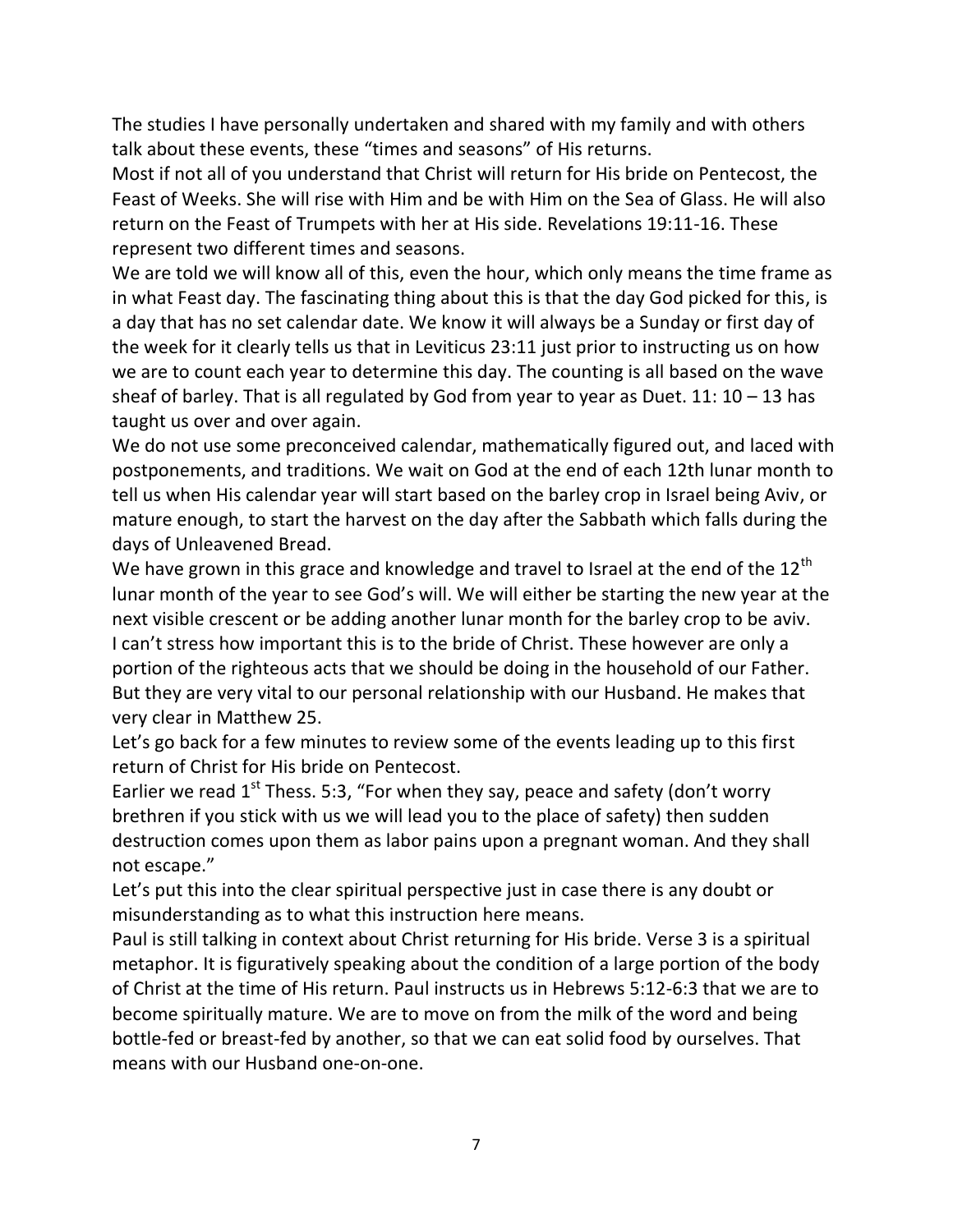There are many today who do not want to leave the comfort of someone "doing it for them." They are content to have a man or an organization bottle-feed them. I remember well how I would sit in services of the WWCG and often hear the church referred to as a mother and we as the children, and often likened to being in the embryo state. Yes, there was fellowship and social functions and all sorts of comfortable things. And there was milk mixed with a lot of very poor nourishment.

We certainly had a polished veneer but the inside was pretty empty of sound spiritual food which causes growth unto Christ. However, it can sustain babes in or out of the womb.

The masters of the big organizations do everything they possibly can to promote what they believe to be a peaceful and safe environment. Their motives are not designed for the wellbeing of the bride but for themselves. When one of its members gets too inquisitive as to growth they drop the fear hammer on them. I can't tell you how many times I have heard, that I needed to stay with the organization or I would not be able to be in the place of safety when tribulation starts, for only they (the leaders), could get me there. With the help of Christ I have cut that umbilical cord and am now eating oneon-one with Him, just as many of you are.

Look how Christ uses this same metaphor or analogy in Matthew 24:19.

It is the same context of time as in Thessalonians 4 and 5 that we have been reading, as well as in Matthew 25, for that is still Christ talking to His disciples on the Mount of Olives as in chapter 24.

"But woe to those who are pregnant and to those with nursing babies in those days!" Once again that is a condition of those who have been called at this time. Listen to this all confirmed by the prophets of old.

Joel 2:15-16, "Blow the trumpet in Zion, consecrate a fast, call a sacred assembly; gather the people, sanctify the congregation, assemble the elders, gather the children and nursing babies; let the bridegroom go out from his chamber, and the bride from her dressing room."

Once again that is talking about the same series of events, in fact, a complete summation in many respects as to Matthew 24 and 25 and 1 Thessalonians 4 and 5 in relation to characters and timing.

Matthew 25:1-13 gives us the outcome of those who are called to the wedding at the end of the age. This is not talking about a span of thousands of years but just prior to Christ's return. Five of the virgins made themselves ready and prepared spiritually for the return of their Husband. They grew and matured in the grace and knowledge of Jesus Christ. The other five did to a point for He calls them all "virgins" which in context means they have reached a level of maturity and were not fornicating with other Gods. However they had been content to let a surrogate come between them and Christ to some extent. That is what the first Eve did. No pointing fingers is intended here for the wise virgins had also slumbered and slept as well, but to their credit they woke up and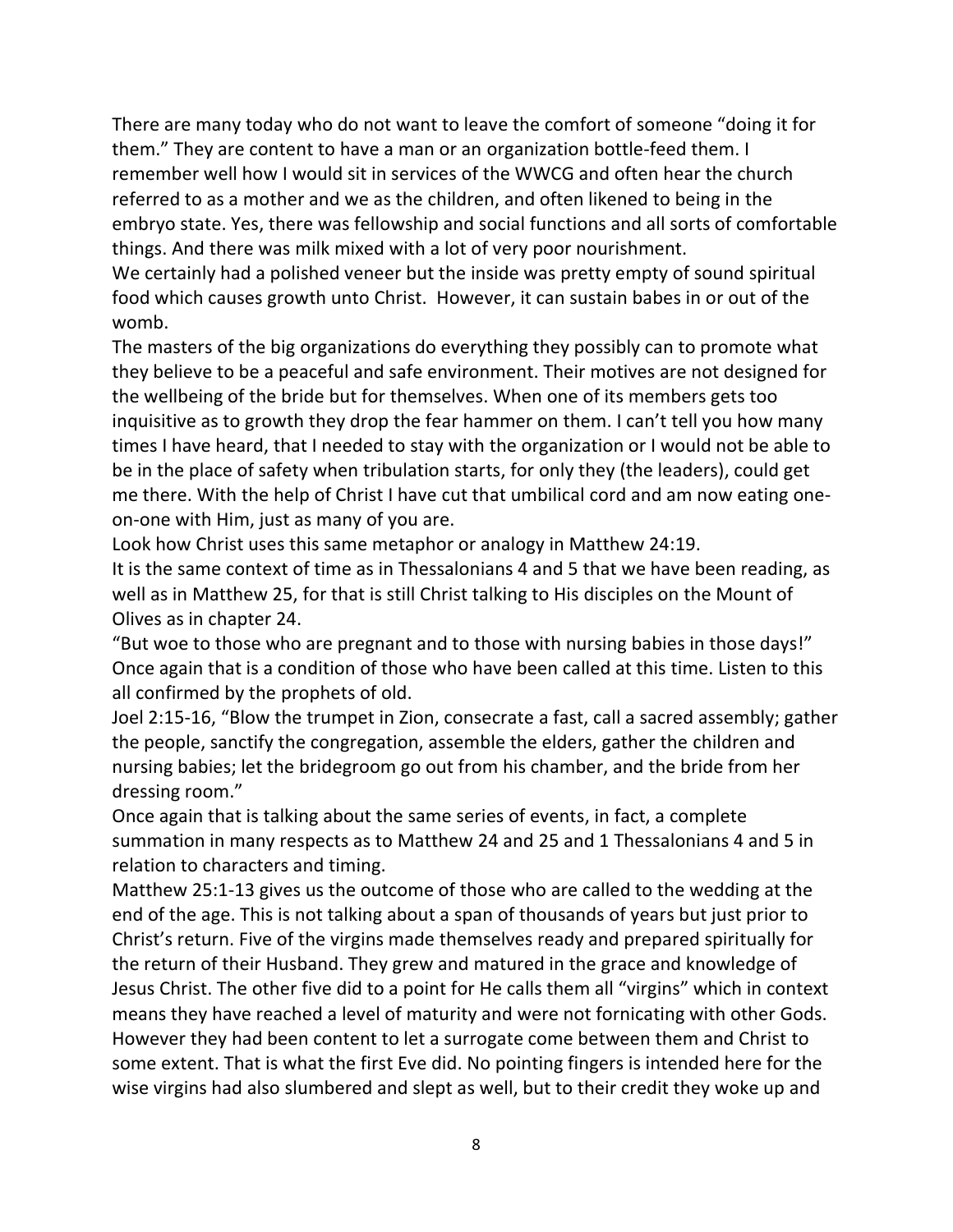became spiritually alert and made an eternal commitment to their betrothed. He and He alone became their source of nourishment. The Plan of Salvation will be restored as to the original intent and patterns. The scriptures reveal to us that it will happen on a future Pentecost/Feast of Weeks.

This is very helpful in our understanding of knowing the hour and the time and the season. The scriptures give us a clear pattern of the fact that if we keep spiritually awake, we will know when He will return. To date we can prove from scripture that He will do so first, on the Feast of Weeks.

No doubt some will claim that Matthew 24:36 disputes this. Not at all is my reply. "But of that day and hour no one knows, no not even the angels in heaven, but My Father only"

If this is literally true then the scriptures have lied to us for we heard from both Paul and John that we could know. So that means there is another answer to this verse. The context is already established and so has the basis of the explanation of what is being taught here.

The called of God are free moral agents. On top of that we are the weak and the base of mankind (1 Cor. 1:26-31). Many are to be called but only a few chosen to occupy the function of the bride in the Father's household. The Father calls, the Son chooses. Being called does not mean you will be chosen by Christ to be His eternal help mate. There is a set number who will internalize Him, the Lamb of God. Revelation 14:1 tells us that number will be 144,000. "Then I looked, and behold, a Lamb standing on Mount Zion (throne room of God, the Sea of Glass) and with Him one hundred and forty-four thousand, having His Father's name written on their foreheads."

These 144,000 are married to the Lamb, the Son of God. They have received His Family name, that of the Fathers household. Because of the "stock" the Father has chosen (weak and base), it is unknown when that number will be completed. The Father has determined it will be on a Feast of Weeks. Undoubtedly He has figured a specific one and He has the ability to actually make that happen. For instance, if at our time there is a 7000-person shortage in the number of completion assigned to the Lamb, He is able to call many more candidates to qualify for the function of the bride. He knows that out of a certain vast number the remainder will come forth. He doesn't know which ones will qualify to be chosen by His Son however because the standards are difficult and the candidates have many obstacles before them. It takes a huge amount of effort on the part of both who are involved, that being Christ and the called. Ephesians 5:22–32 makes that very clear. Look at Christ's part in it.

"Husbands, love your wives, just as Christ also loved the church and gave Himself for it, that He might sanctify and cleanse it with the washing of water by the word, that He might present it to Himself a glorious church, not having spot or wrinkle or any such thing, but that it should be holy and without blemish."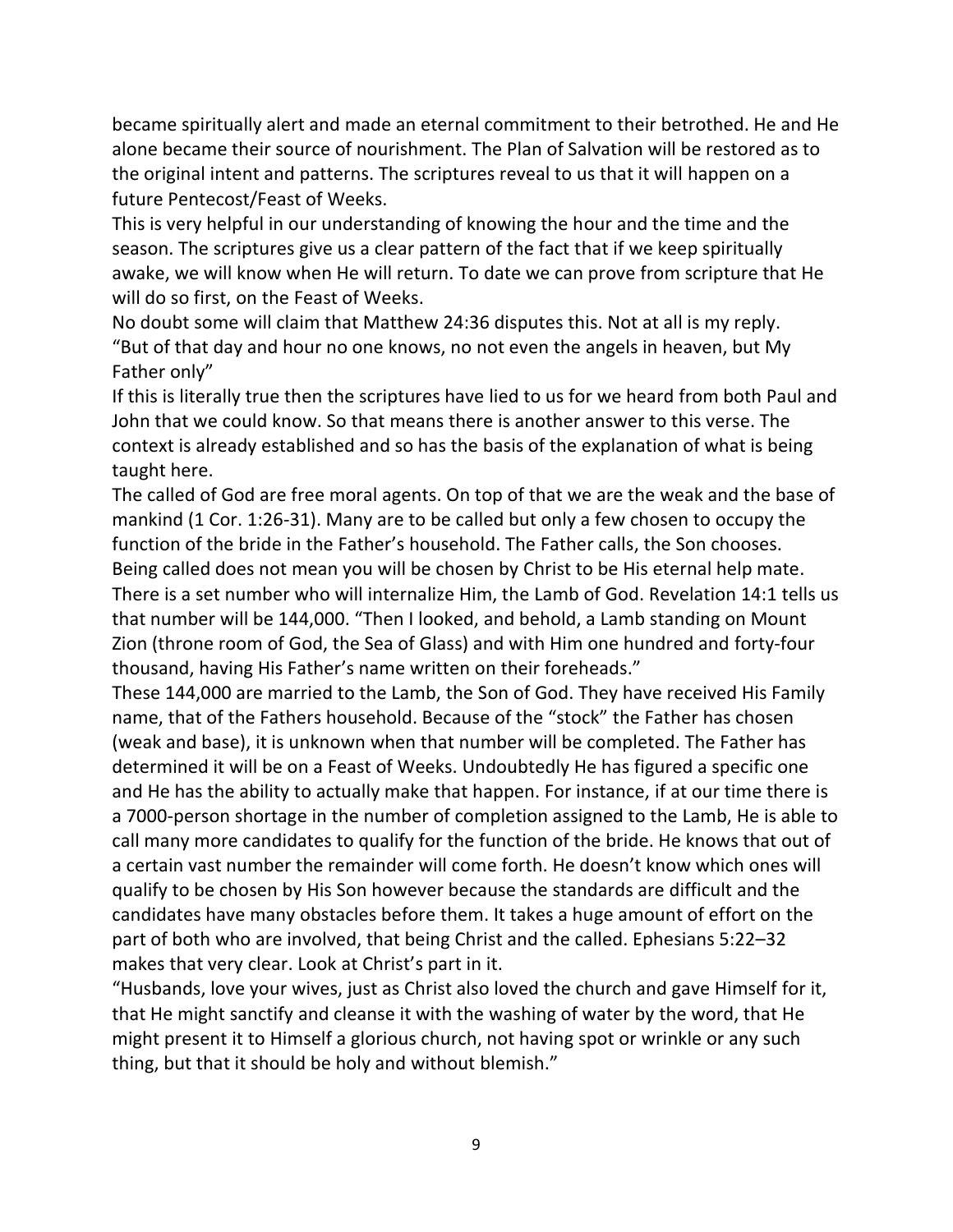That is a lot of work, time, and effort. Just try to imagine the patience and love it must take from Him.

The bride has the same difficult field to plow. Reading Proverbs 31:10-31 reveals to us the herculean task we are undertaking. Many decide it's too difficult a field to plow or road to walk. We must never forget that we undertake the journey and task being yoked with Christ. He will carry a lot of our burden. But He will not be unequally yoked, so we need to do our share with the hope of finishing the assignment we have been called to. So it is evident the Father is in control of the timing of this historic event in the plan of Salvation. We will always know the day of Pentecost is the day of the great event. We will not know which one until several things take place.

As we are all aware there is a tremendous amount of "calendar" doctrine floating around at this time. The vast majority of the brethren who are presently called, follow a Rabbinical Calendar or a variation of it, for they take their authority from its parameters, but change a day or two. For instance the Rabbis keep a 15<sup>th</sup> Passover, but many of the organizations keep a  $14<sup>th</sup>$  Passover within the confines of the Rabbinical Calendar configuration, which is based on mathematics and traditions, and not visual signs presented by God. I know of about a dozen variations and I am sure that is probably only a small number of a much greater total currently blowing to and fro.

This brethren, is a recent phenomenon in the church. Have you ever asked yourself why this particular doctrine and why at this time? The answer is very sobering. The winds of this doctrine are blowing all around us. We need to be spiritually alert to discern which one is correct as to keeping the appointed times of meeting with God. It is very personal between ourselves and our Husband. I have often mentioned in the past that it was a watershed doctrine for our time. We need to make a very biblical based calendar decision, for the purpose of the function of our calling at this time depends upon it. Remember we are called to the wedding supper at this time. It is a qualifying event, one that will place the successful candidates in an eternal function as the wife in the family of God for eternity. You would never want to miss your wedding date after all the preparing and excitement that goes into that particular day would you? You anticipate it and yearn for it and are focused on it. Just imagine how your future spouse would feel if you were nonchalant about it and if you showed up days late. Maybe he or she would say something like, "I do not know you."

Be mindful we are not talking about qualifying for salvation, for that will be offered to all mankind, but occupying the function of the bride will not. If we prepare, grow in the grace and knowledge of our Lord Jesus Christ, we will be spiritually alert to His coming. It all happens after we have awakened from sleeping and slumbering. It will be short notice as Matthew 25:6 tells us, "And at midnight a cry was heard; "Behold the bridegroom is coming go out to meet him!" Not a lot of time to prepare. It is well into the day already, midway through the night in fact. This is very important in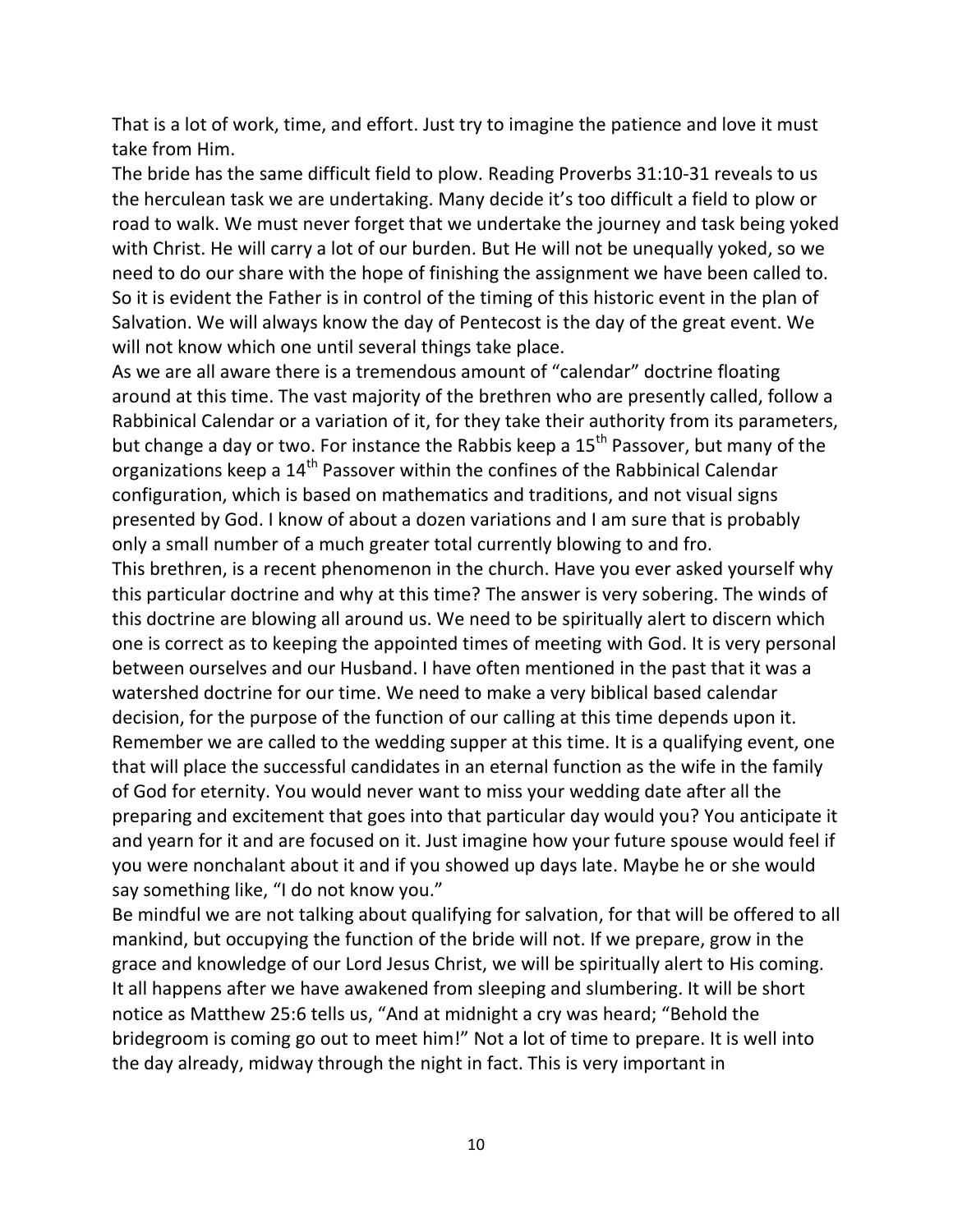understanding the symbolism of being midway through a very dark time. We will get to that shortly. We are all familiar with what takes place next with the virgins.

Verse 7, "Then all those virgins arose and trimmed their lamps." Here we see a hasty situation and one of confusion for verse 8 says, "And the foolish said to the wise, Give us of your oil, for our lamps are going out."

Half had kept their oil filled but the other half had not. They, according to verse 9, did not even know where the oil really came from. The wise point them in the right direction. But why did they not know how to replenish it? Why did they turn to other brethren to do so?

The answer is simple and sad. They had always depended on another to do it for them. They were only able to keep a limited amount of oil this way, spiritually speaking. This is very sobering as we look about and see this condition very prevalent in the church today. Many today either pay or just expect another to dish up their spiritual food for them. We need to be doing that for ourselves, one-on-one with our Husband and only gleaning amongst ourselves in His field. We need to be active in all of this and not depending on another. Christ isn't looking for a slothful wife. He expects one-on-one contact just like any one of us would as well. For those of us who are married, do you remember how you always longed to be with your betrothed? It's exactly the same here in our relationship with Christ.

Let's establish a very important fact here in verse 8.

All the virgins arose during this time frame being talked about here. This however is not referring to any who are being bottle fed on milk, or those so young they are still in the womb for that is a very different condition in the church. When these 10 virgins arose they all trimmed their lamps. I used to think this meant they were preparing the wick to be lit. That is when you clean any carbon or black residue off of the wick so that the oil can burn efficiently and thus brighter. That is, until I looked up the word translated as "trimmed."

It is the Greek work kosmeo. Strong's says it is "from 2889 kosmos (which means orderly arrangement i.e. decorated) to put in proper order, i.e. decorate literally or figuratively; specifically to snuff (a wick): adorn, garnish, trim."

Vines says of it kosmeo "to arrange, adorn" is used of "trimming" lamps, Matthew 25:7. See adorn, garnish." Under adorn it says, "primarily to arrange, to put in order (English "cosmetic") is used of furnishing a room Matthew 12:44; Luke 11:25, and of trimming lamps, Matthew 25:7. Hence, to adorn, to ornament, as of garnishing tombs Matthew 23:29; a building Luke 21:5, Revelation 21:19; one's person, 1 Timothy 2:9; 1 Peter 3:5; Revelations 21:2; metaphorically, of adorning a doctrine, Titus 2:10".

This isn't talking about "trimming a wick" here in scripture, it is talking about adorning the lamp. They all did this. They adorned the outside of the lamps. They all looked pretty good but only half of them had what really counted. That is the oil to burn bright during this midway point through a very dark time.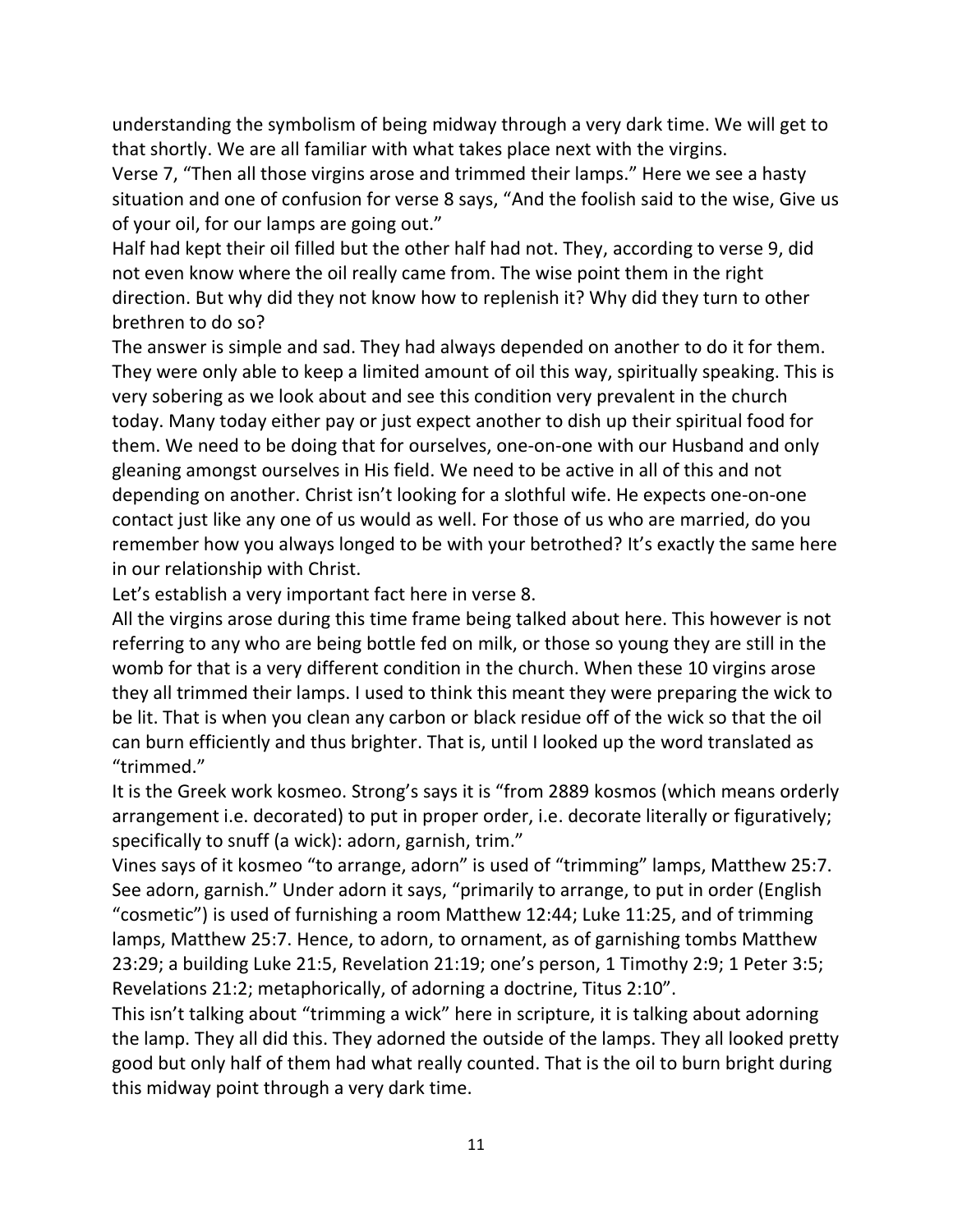I try to stress this lesson to myself over and over for it is easy to forget with all the distractions, obstacles, and pulls of the flesh we are subjected to. We need to constantly be filling our oil, replenishing it on a daily basis not just adorning the outside. Our Husband tells us He will wash us by the water of His word so that we will be without spot, wrinkle, or blemish. We need to let Him do that for us, but WE need to keep the contact open to Him daily.

Do we remember what Israel did at Sinai when God wanted to talk with them one-onone?

Exodus 20:18-21, "Now all the people witnessed the thundering's, the lightning flashes, the sound of the trumpet, and the mountain smoking and when the people saw, they trembled and stood afar off. Then they said to Moses, You speak with us, and we will hear; but let not God speak with us, lest we die. And Moses said to the people. Do not fear; for God has come to test you, and that His fear may be before you, so that you may not sin. So the people stood afar off, but Moses drew near the thick darkness where God was."

Yes, they did not want to talk with God one-on-one. They used the lame excuse of being afraid of God after all He had done for them. They wanted "mommy" to do it for them. We must never allow ourselves to drift into that type of a mindset. Five virgins did so. Five did not. Regardless of how dark and gloomy it gets we must not fall back into a slumber, and certainly not into a sleep. We need to be awake, spiritually alert. All the descriptive language we have read today reflects a very specific time frame. It is Pentecost, the fiftieth day, the Feast of Weeks. It is the focal point of what we are here for at this time. It is the culmination of our calling by the Father. The bar is set high brethren, but not too high, for our Husband assists us all along the way. He promises to never leave nor forsake us (Heb. 13:5). We need to do the very same thing.

We need to further establish how important a focal point that the Feast of Weeks is to us and the Plan of Salvation. It is called the Feast of Weeks because it is the culmination of a seven-week harvest. It was set in motion by Christ being the Wave Sheaf offering to God the Father, and it will be finished by Him on Pentecost when He returns and gathers His own to Himself for the wedding supper.

Many of the prophesied events to come focus on this very day. Many today stumble over prophesy. It is an addiction to them. It drives them into spiritual malnutrition. They do not know solid food when they see it for they are incapable of eating it because of their spiritual state. Then there are others who could care less. Both conditions are the extremes and can lead to death.

The Father does the calling, thus it is He who knows when the timing will be. Christ, as the Son, chooses from those the Father has called. Ten virgins, all virgins, so what separates them? What keeps them from the wedding supper? Being prepared overall but specifically lacking a clear understanding of when the Bridegroom would return. The vast majority of those who are called have been led by another to believe that Christ will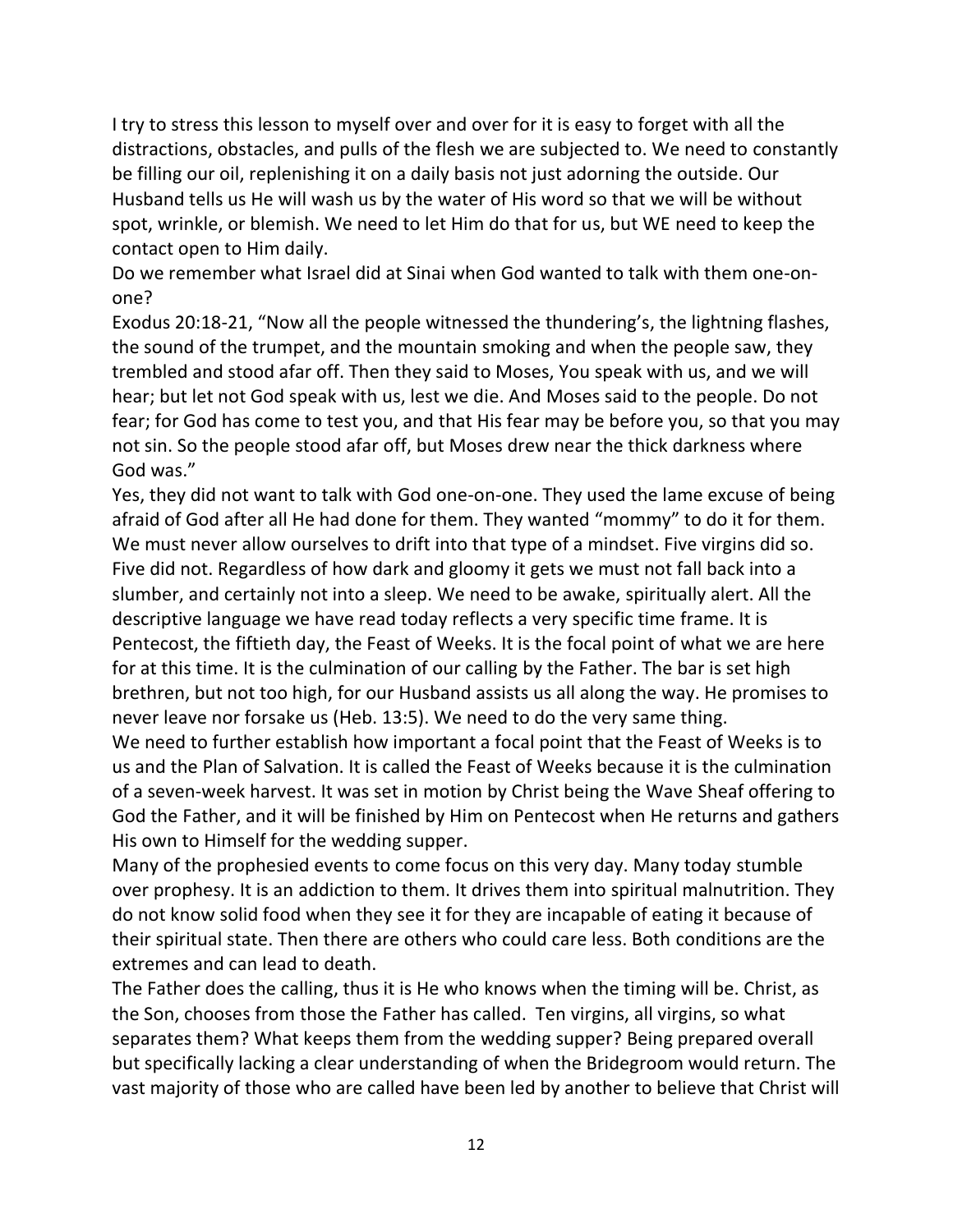return only at the feast of Trumpets as to the next event in the plan of Salvation. That's a biblical mistake if we are willing to believe the biblical patterns detailing the subject. The other specific problem is the lack of understanding of the Biblical Calendar.

Matthew 25:13 is clearly describing this correct calendar problem and thus the timing of the next great event in the plan of Salvation, the restoration of the second Adam and second Eve and the wedding supper.

I am sure that most of us understand that God uses the timing of certain events with specific days attached to teach us about His plans. He often will overlap and duplicate these lessons in doing so.

Let's review the Exodus from Egypt and the 7-week journey to Mount Sinai to see a very clear illustration of Him doing this. What I will do is for the most part just repeat what is found in the article, "Pentecost and all its Fullness."

In Exodus 19:1 scripture tells us that Israel arrived at Sinai on the same day of the week that they had left Egypt. It also tells us it was the third month when they arrived there. There are seven days in a week and that becomes very relevant to what day of the week they left and arrived at Sinai and to the count.

If the NT scriptures of Christ dying on a Wednesday afternoon, being placed in the grave just before the end of the day, (which is at sunset), and fulfilling His own prophecy of the sign of Jonah (3 days and 3 nights in the grave), and becoming the wave sheaf on Sunday or the first day of the week is typified after the events of Israel's first Passover, UB, and Pentecost (Feast of Weeks) then we must have proof in the OT scriptures. So let's follow it through. A good understanding of the Biblical Calendar will be the key to accuracy.

Exodus 19:1 tells us it is the 3<sup>rd</sup> month. Each month has either 29 or 30 days based on the visibility of the New Moon or first crescent. We read in verse 2 that they are camped before the mountain. Verse 11 tells us it is Sinai. They were commanded by God to sanctify themselves for three days and on the third day they were to stand before the mountain and the Lord was to come down upon the mountain in the sight of all the people.

Now if this was to be Pentecost it has to be the  $50<sup>th</sup>$  day after they had left Egypt as well as being the first day of the week or as we call it Sunday. Using these three specific days of sanctification as a marker and counting backwards we see that Sunday was day 3, Sabbath was day 2, and Friday or the  $6<sup>th</sup>$  day of the week was day 1. Here we have accounted for three of the 50 days. Thus the earliest Israel could have camped before Sinai would be Thursday based on the chronology of events found here in Exodus 19. Thus Thursday or the  $5<sup>th</sup>$  day of the week would need to be the day they left Egypt as well. That means the first Passover would have to have been on a Wednesday or day 4 of the week. Of course that is the same sequence of days assigned to Christ's last Passover in the NT scriptures. He and His disciples ate the Passover after sunset Tuesday night and that is what we will see is depicted in Egypt as well. We will see that the two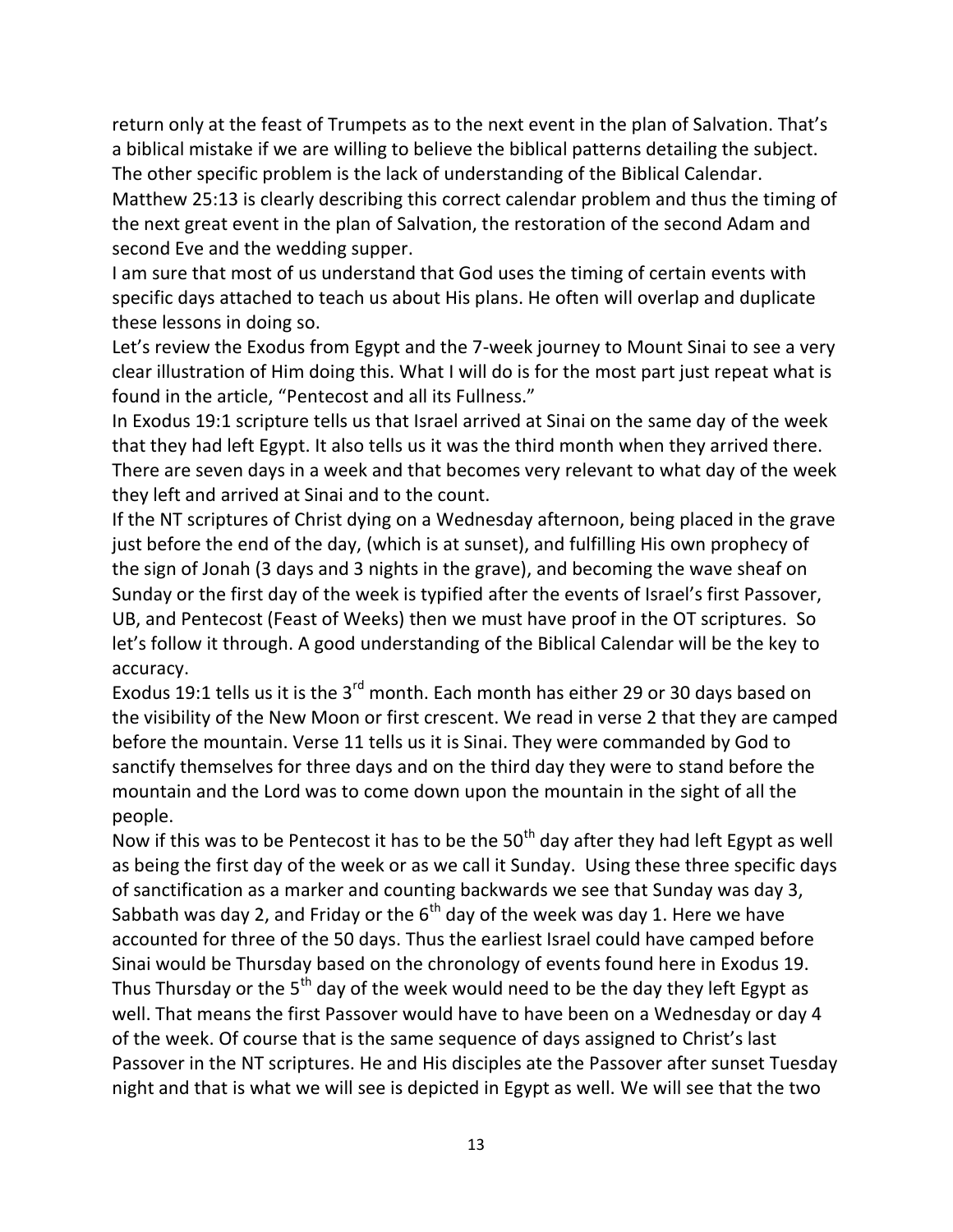timelines match perfectly, that of the first Passover and that of Christ's last Passover. That would mean that the first day of UB would have been on Thursday or day 5 of the weekly count. That is also Abib 15. Sunday would then have been the start of the count to Pentecost for it always starts on the first day of the week which falls during the days of UB.

Exodus 12:2 tells us Passover falls in the first month. Verse 6 tells us it takes place on the fourteenth day of the month. Exodus 13:4 tells us the name of the month is Abib.

Numbers 33:3 tells us; "they departed from Ramses in the first month, on the fifteenth day of the first month; on the day after the Passover the children of Israel went out with boldness in the sight of all the Egyptians."

This needs to be Thursday or day 5 of the weekly count established in Genesis 1 to typify Christ's last Passover and resurrection as our Wave Sheaf in 31 AD. So if they arrived at Sinai the same day they left Egypt, that being a Thursday, the count of days for the three different months needs to bear this out. So let's do that.

| Abib 1st Month (13 days) |        |         |           |          |        |          |  |  |  |  |  |
|--------------------------|--------|---------|-----------|----------|--------|----------|--|--|--|--|--|
| Sunday                   | Monday | Tuesday | Wednesday | Thursday | Friday | Saturday |  |  |  |  |  |
|                          |        |         | 14        | 15.      | 16     |          |  |  |  |  |  |
| 18                       | 19     | 20      | 21        | 22       | 23     | 24       |  |  |  |  |  |
| 25                       | 26     |         | 28        | 29       | 30     |          |  |  |  |  |  |

Eighteenth is wave sheaf day and the start of the count to Pentecost. It is also the day they were baptized in the Red Sea event.

|    |    |    | $2nd$ month (30 days)          |    |    |    |
|----|----|----|--------------------------------|----|----|----|
|    |    |    |                                |    |    |    |
| 2  | 3  | 4  | 5                              | 6  |    | 8  |
| 9  | 10 | 11 | 12                             | 13 | 14 | 15 |
| 16 | 17 | 18 | 19                             | 20 | 21 | 22 |
| 23 | 24 | 25 | 26                             | 27 | 28 | 29 |
| 30 |    |    |                                |    |    |    |
|    |    |    |                                |    |    |    |
|    |    |    | 3 <sup>rd</sup> month (7 days) |    |    |    |
|    |    | 2  | 3                              | 4  | 5  | 6  |
|    | 8  | 9  | 10                             | 11 | 12 | 13 |

We see the  $14^{\text{th}}$  Passover (Wed),  $15^{\text{th}}$  first day of UB (Thurs), and  $18^{\text{th}}$  (Sunday, wave sheaf day) start to the 50 day count to Pentecost in Abib/Nissan. Scriptures tell us they left on the day after the Passover so count the days. They arrived on Thursday set up camp, Moses went up the mountain to God after sunset on Thursday, and they sanctified themselves for 3 days (Friday, Saturday, and Sunday). God came down during the day on Sunday, the  $7<sup>th</sup>$  day of the 3<sup>rd</sup> month.  $13 + 30 + 7 = 50$ . This is exactly the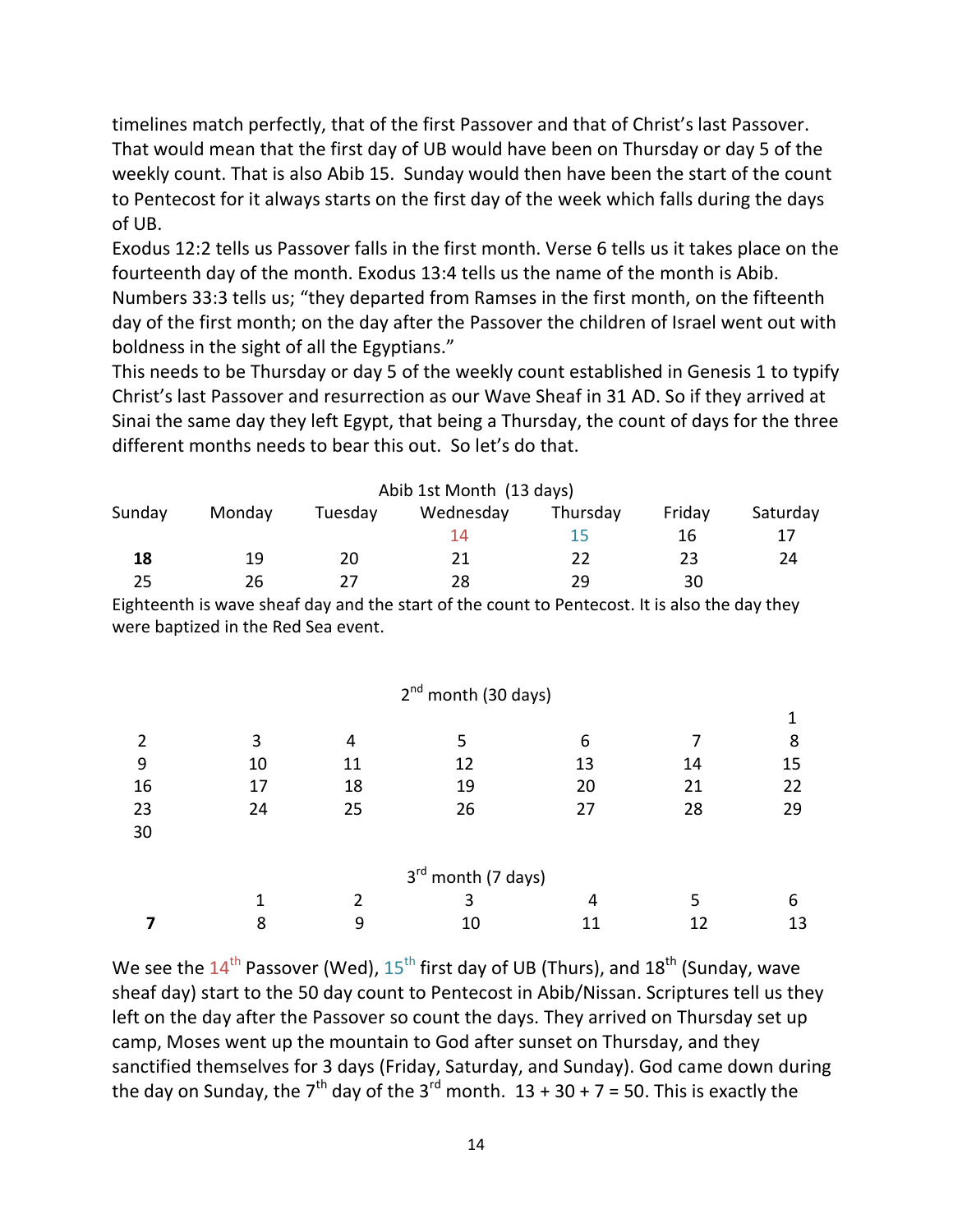same sequence of days (Wednesday through Sunday) that Christ used to be crucified and raised from the dead and to be our Wave Sheaf offering in 31 AD. The first foretold the second! Both Covenants started with the same sequence of days as to these historic and biblical events.

It is quite amazing how God has taught us about these things by using the Biblical Calendar and not the confusion of men. We can see what followed these events of the journey to Sinai in Exodus chapters 20-24. Exodus 19-24 is a must read for us all to understand the series of events which took place at Sinai on Pentecost so we can see these same events taking place and being magnified on a future Pentecost which will mark Christ's return for His bride who has made herself ready. This is all detailed in the Pentecost article so I won't go through it all at this time. What is important to mention here is that only a very small portion of those who journeyed to Sinai were allowed to go up to the sea of glass, to the supper God had prepared (24:9-11). In fact 74 out of millions who had made the journey and who had sanctified themselves for 3 days and who had come before the mountain. This  $50<sup>th</sup>$  day is of tremendous importance to the plan of Salvation. It will mark the day of the restoration of the bride, the second Eve, and thus allow the plan to then continue to the next phase. It has far more meaning than the day in which Gods spirit was given to the disciples. That was just the start of the process to qualify the remaining number of the bride, those who would internalize the Lamb of the household of God under the terms of the second marriage covenant. Today we have many running to and fro claiming to have a great understanding of prophetic events which are recorded in scripture. They set dates and such only to see them come and go. However the slyer ones make it hard to pin them down with a number of techniques which we do not have time to discuss here. All of them attempt to give explanations of events which in fact are designed in ways to make themselves look good to the listener. They are really foolish pursuits to get caught up in. Prophecy is given and recorded in the scriptures as proof that God is the Almighty. He tells us the end before the beginning. That is an important lesson, for if we study the scriptures and grow in the grace and knowledge of our Lord Jesus Christ then we will be very familiar with what He says. We will then not be caught unawares and ignorant of what we are to look for, and in fact do, when we see prophecy being fulfilled. Prophecy is the foretelling of an event by God. It is used to also strengthen our faith and give us encouragement and hope.

Of late there has been an "uptick" in people proclaiming the end of the world is near. They site every source imaginable and sometimes even the Bible. Some are vague and some are very specific as to dates and such. This is obviously a characteristic of the troubling times we live in. It is actually difficult to keep up with all of the events happening around the globe. With all this happening people are more prone to listen to someone on a soap box spewing out rubbish as to why it is happening. What ever happened to the guy who ran around with a sign in front of him and in back of him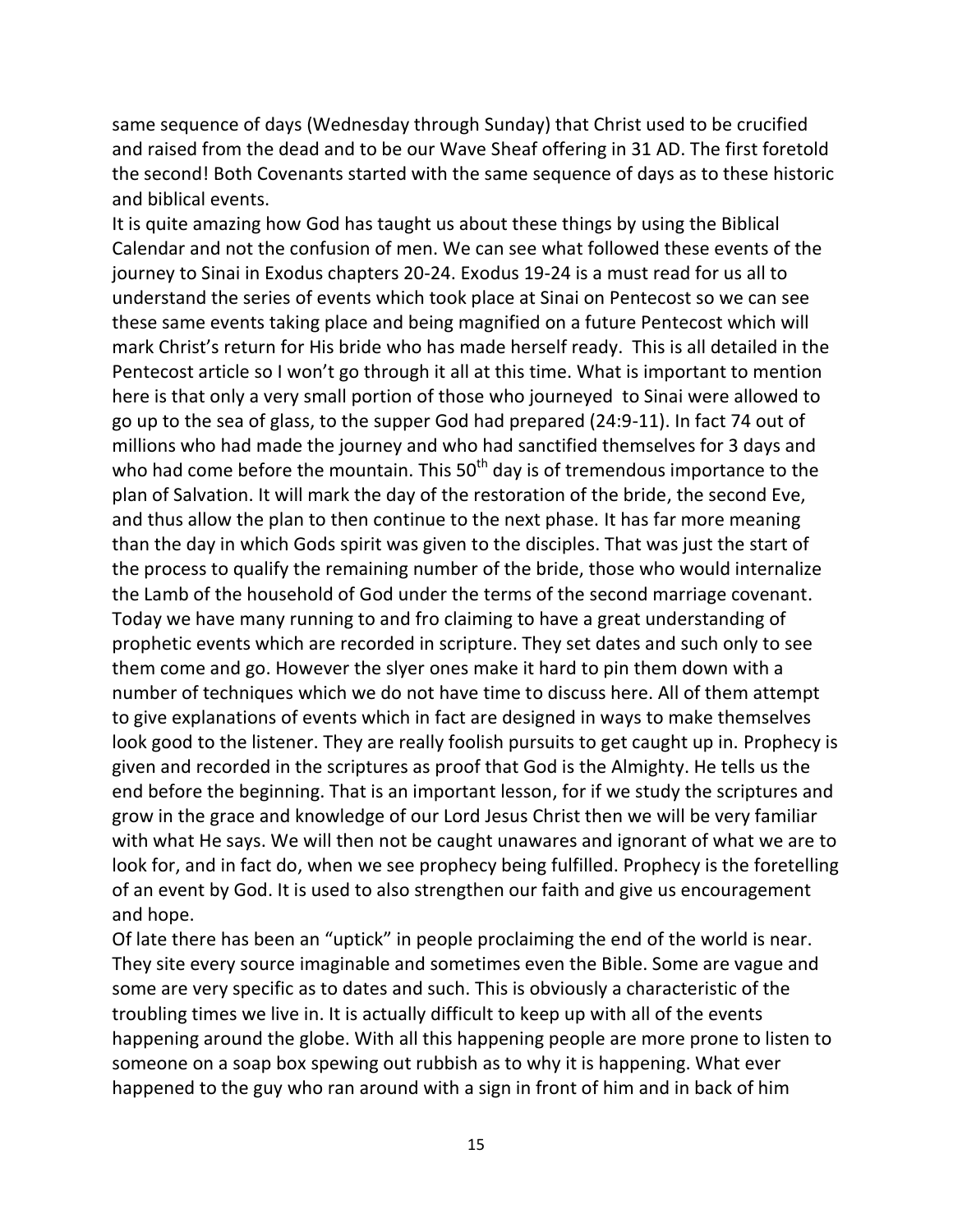declaring the end is near so repent? That guy was never looking for money was he! Today we have layers of prognosticators speaking out of both sides of their mouths and requiring cash to do so.

What we need to remember in all this confusion is that Pentecost/Feast of Weeks is the next major event in the plan of salvation. All the destruction and political upheaval we are witnessing is just a prelude to it and a message to the faithful. We already know it is coming and for that matter we know it with a lot of detail, so it is not a focal point of fear and is not to unnerve us in any way. It's going to happen for God said so. That's all we need to be concerned with in that regard. We don't need someone else claiming they are foretelling it. Armed with the knowledge we have been given we prepare ourselves for its outcome being acceptable to Christ, and not so much its happening for we all know it will happen. When we do this He will give us an understanding as to when this will happen.

Let's take some time and have a little fun with some of the scriptures that are being focused on today by "prophets" and see from our perspective how they may be used to enlighten us as opposed to how they are used by many today to create their own time lines and of course to turn people to their great wisdom in such things, and don't forget to send the cash.

Many today are fixated on the 70-weeks prophecy found in Daniel the ninth chapter so let's start there just to point out how confusing and unstable these things can be to the bride if she is not watching/spiritually alert. Most use these scriptures in Daniel with some others found in the Bible to declare when Christ will return. They focus on numbers found elsewhere in scripture and then add a lot of historical events to them to try and prove their prophecy correct. Of course the only time anyone will know if it is would be when it happens. This is not our focus for using scripture. We do not need to add to or take away from it. We do need to let the spirit lead us in it. We do that so we will have prepared and not be caught off guard. That is very different from this world and for that matter from many brethren as well.

Daniel 9:24 sets a spiritual context to Daniel's request for understanding of a vision. There are obvious physical scenarios that could be addressed there, but let us look into it by spiritually sifting through what we have just looked at earlier and we will see some astounding things which should encourage us to put our hand to the plow more earnestly.

Verse 24: "Seventy weeks are determined for your people and your holy city, to finish the transgression (what transgression), to make an end to sin (what sin), to make reconciliation for iniquity, to bring in everlasting righteousness, to seal up vision and prophecy, and to anoint the Most Holy."

Do all those criteria sound vaguely familiar brethren? They should for we just covered them all earlier in dealing with another prophecy by Paul in Acts 3:19-21.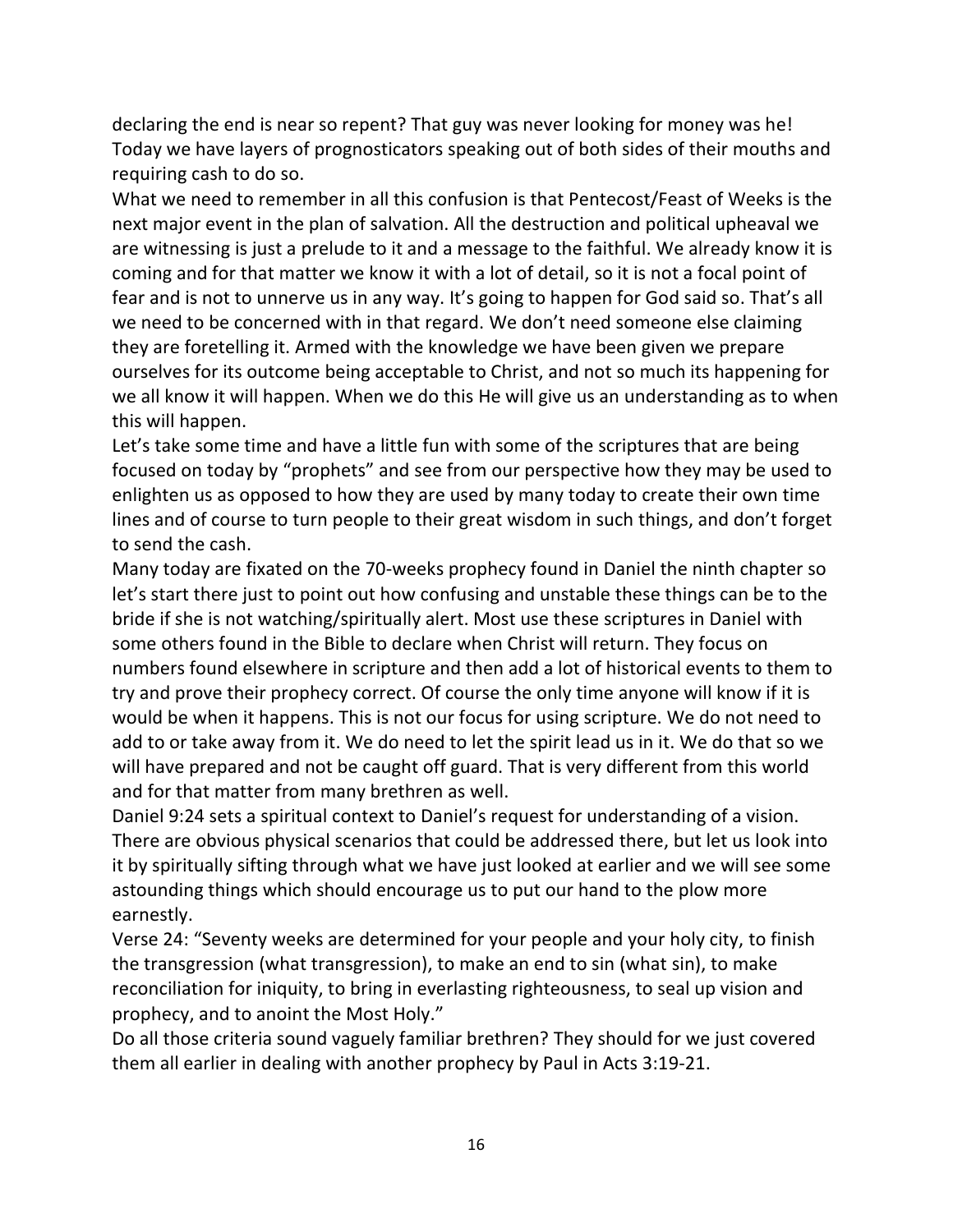"For your people and your holy city" can refer to both the physical and the spiritual application here. Whichever it is to be it needs to focus on finishing a transgression, to make an end of sin, to make reconciliation for iniquity, and to bring in everlasting righteousness. That has not happened yet for that is a simple fact of history. The bride under the first covenant (Israel and Judah) had her opportunity to do so but failed so I think we lose the "physical type" a few steps back. Also in focus is to "seal up vision and prophecy and to anoint the Most Holy."

Seal here is #2856 chatham. Strong's says of it, "a prime root; to close up, especially to seal; make an end, mark, seal up, stop." Insert some of these other uses for the word into the  $24<sup>th</sup>$  verse. "To make an end to vision and prophecy" and to "mark vision and prophecy" are just two of them. Interesting translations when looking at the series of events being talked about here in verse 24. Here we see a time period going to be assigned for Daniel's people and for his holy city. Please remember Daniel is numbered among the bride (Dan 12:13) and she is called New Jerusalem the Holy City in Rev 21:9- 11. These people and the holy city being talked about here are to finish the transgression. What transgression? The one we have been discussing earlier which started in the garden with Eve, which required a second Adam and the equivalent of a second Eve. These also will be used to make an end of sins. What sins? Those committed under the terms of the first marriage covenant. To make reconciliation for iniquity. The completion and perfection of the bride under the terms of the second marriage covenant will bring this about. She will complete the number of the bride through her righteous acts which will be used to usher in the era of everlasting righteousness which will bring a completion, or mark an end, to the prophecies and visions foretelling this epic event, (we will cover a few later). This will bring a completion of the Most Holy which is where the spirit of God dwells under the second covenant. Yes it dwells in those who are called, chosen, and faithful. She is the temple of God. There is a time line allotted to this to take place. We can read about some of it in Rev 11:1. "Then I was given a reed like a measuring rod and the angel stood, saying, Rise and measure the temple of God, the altar, and those who worship there." All of this is linked. Have you ever given this much thought? I happen to believe there will be a big push at the end of the age to complete the bride, and that during this time of Elijah coming, that we will see 7,000 qualify and thus finish the count. Once again that is something I think may be the case, but keep in mind it's not a prophecy from me, just a thought and we are only having some fun here.

Before we continue in Daniel 9 we need to address what I left out in verse 24. "Seventy weeks are determined." This could very well be an important key to unraveling everything being stated here as well it could be a diversion for many to stumble over. God has put it here for a reason. We can clearly assign the events of this verse with those we expect to take place at a future Pentecost/Feast of Weeks when we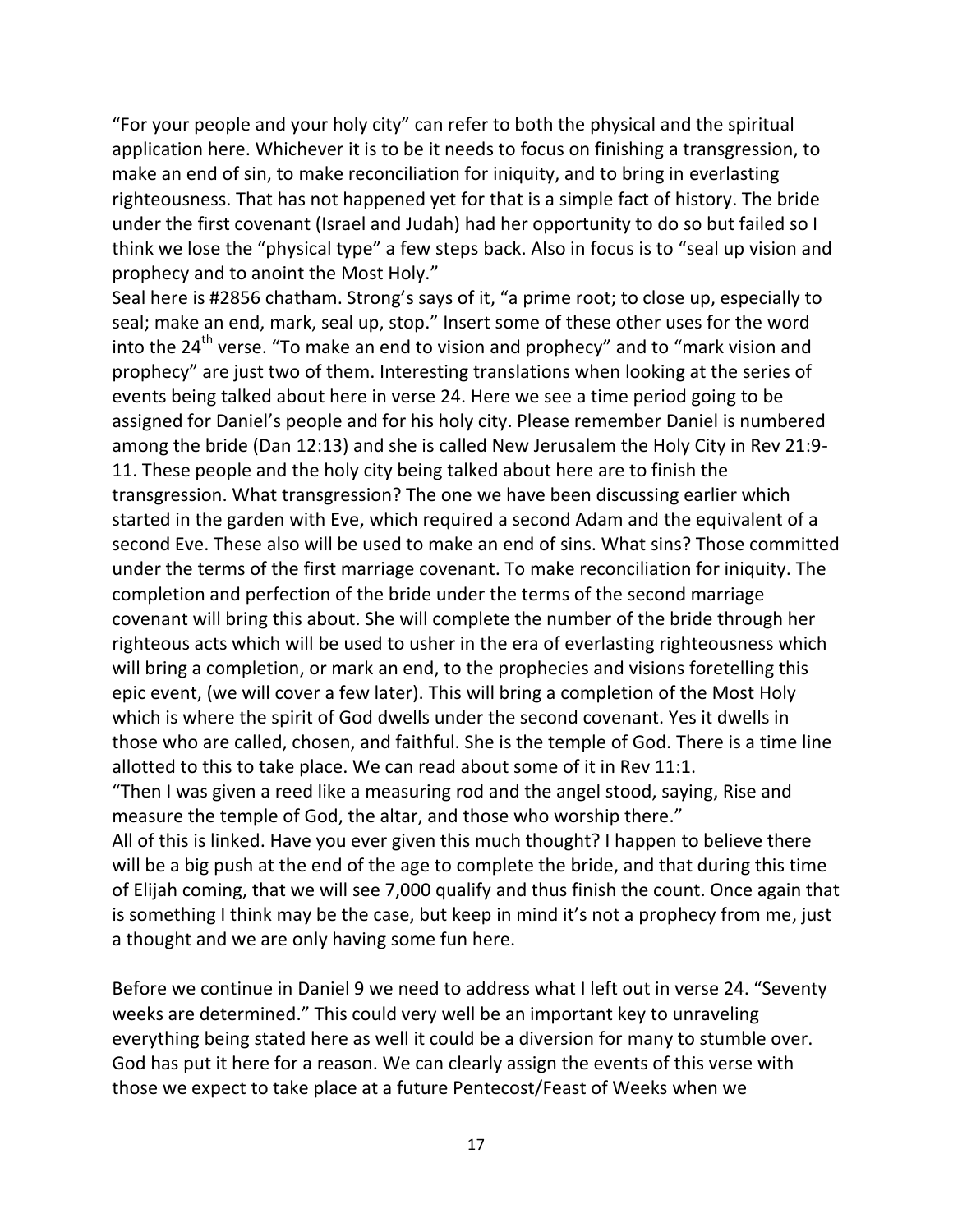understand the meaning and intent of the words here. It would not be a stretch then to associate this time line with that epic event. Remember it is a time of restoration, a time in which the bride of Christ will be completed, the total number having reached conversion after repentance and the resulting conduct in righteous acts, resulting in her sins being blotted out and she being made holy and acceptable to her Husband, Jesus the Christ.

A little more fun now! Weeks here in this verse is #7620 in Strongs, shabua. It is the feminine sense of this word. Strongs says of it, "passive participle of #7650 as a denominator of #7651; literally sevened, ie a week (specifically of years), seven, week." Some of you may have already jumped ahead in your minds, but let's just finish this whole thought here with its variety of meanings in context with how it is being used. #7650 is shaba; a prime root; properly to be complete, but used only as a denominator from #7651; to seven oneself, ie swear (as if by repeating a declaration seven times)." #7651, shib'ah is from 7650; a prime cardinal number; seven (as the sacred full one); also adverbially seven times; by implication a week, by extension an indefinite number." I really hope the bells and whistles are going off in our minds. This word is the same one used in Exodus 34:22; "And you shall observe the Feast of Weeks…"

And Deuteronomy 16: 9, 10, and 16.

"You shall count seven weeks for yourself; begin to count the seven weeks from when you begin the sickle to the grain. Then you shall keep the Feast of Weeks to the Lord God…"

That same word is found in this prophecy here in Daniel 9:24. The modern Hebrew calls it Shavuot. Based on the series of events found here in verse 24 God may be telling us these "weeks" are tied to Pentecost/Feasts of Weeks. It is a focal point in prophecy but understood by few. They think its significance has already been completed with the giving of the spirit of God under the terms of the second covenant. Many Bible prophesies and visions are centered on it and around it, but with the lack of understanding by most of the true significance of this feast day, we find some really wild predictions coming forth from them. Keep all this in mind as we continue in Daniel 9. Remember we are supposed to be having some fun and I hope we are. We need to remain little in our own eyes.

Verse 25; "Know therefore and understand, from the going forth of the command to restore and rebuild Jerusalem until Messiah the Prince, there shall be seven weeks and sixty-two weeks; the street (open space) shall be built again, and the wall, even in troublesome times."

So the street and the wall will be rebuilt in troublesome times. Wait until we take the meanings of these words apart shortly and see why we study such in spite of some saying it is not necessary to do so. Revelation 6:1-11 tells us of these troublesome times in relation to the events leading up to the return of Christ for His bride. In Biblical terms this would be 3 ½ years of a 7 year time frame. The first segment ,of tribulation, the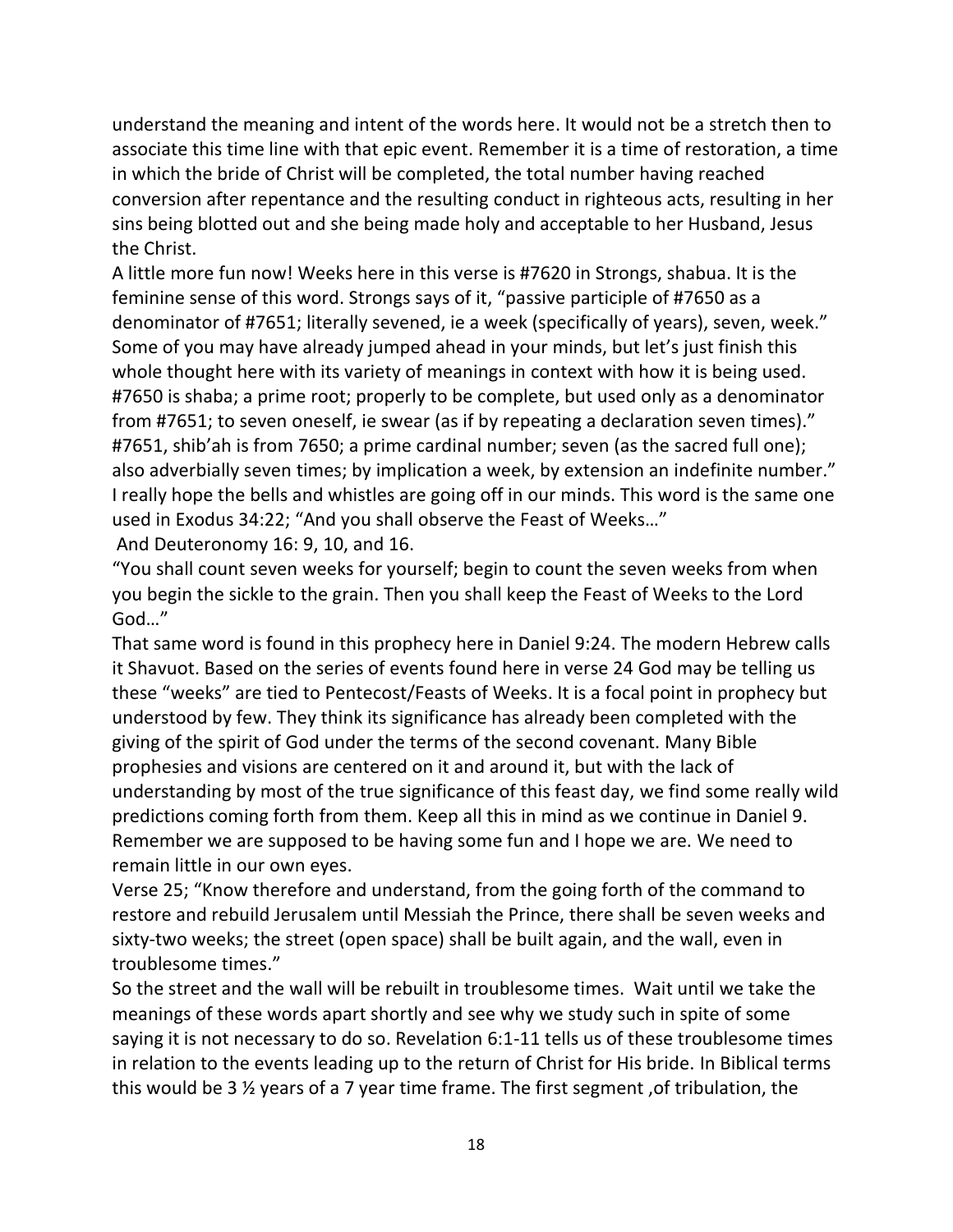second, of great tribulation. They in fact are identical to those He told His disciples about in Matthew 24:4-13. In each case they precede the Bridegroom returning for His bride to take her to the sea of glass and to the wedding supper. We read about that event earlier in brief in Matthew 25 for we should all be very familiar with it from years of review and study. Let's look at Revelation 6 & 7 to bring in a lot of linkage. Revelation 6:12-17.

"I looked when he opened the sixth seal and behold, there was a great earthquake; and the sun became black as sackcloth of hair, and the moon became like blood. And the stars of heaven fell to the earth, as a fig tree drops its figs when it is shaken by a mighty wind. (It is my belief that this is the time when Michael and his angels defeat Satan and his demons. The effects on the heavens and the earth from this climactic battle will be unmistakable, so do not be shaken when it comes about for God has told us it will happen before hand. Satan and his demons will be cast to the earth in a great defeat. Satan will then know that he has but a short time and try to destroy the bride through the organizations and governments of men, Revelation 12:7-13.)

Then the sky will recede as a scroll when it is rolled up, and every mountain and island was moved out of place. And the kings of the earth, the great men, the rich men, the commanders, the mighty men, every slave and every free man, hid themselves in the caves and in the rocks of the mountains, and said to the mountains and rocks, fall on us and hide us from the face of Him who sits on the throne and from the wrath of the Lamb! (How would you react if someone was threatening to kill your wife?) For the great day of His wrath has come and who is able to stand."

Here we have a very clear setting and series of events following the previous 5 seals being opened which were times of tribulation or sorrows but not the great time of tribulation. It is all capped off with the return of Christ as the Lamb of God. Be mindful He is still functioning in the role of the Lamb here. Notice some of the details here at this return. The throne room is visible to everyone and so is the Lamb. This is not Christ sitting on a throne. It is the Father and the Lamb returning to welcome the bride of Christ into Their household. They have come to redeem the 144,000 who have qualified to occupy that important function in the family. They are the completed number, who have internalized the Lamb of the Fathers household as Exodus 12:2-3 tells us. These are those who have qualified under the first and second marriage covenants. This is not the time frame noted and depicted in Revelation 19:11-21. Here in Rev 6 we are being instructed that this is all happening before the wrath of the Lamb has come. They are there to bring the bride to the sea of glass, those who have died who were called, chosen, and faithful, and those who were actually still alive at the time. It is her jubilee! (1 Thessalonians 4:13-17). In sequence of scripture it is what follows what is described in Rev 12: 7-12. Satan has been defeated by Michael and thrown to the earth. In 12:13-14 we read what happens next.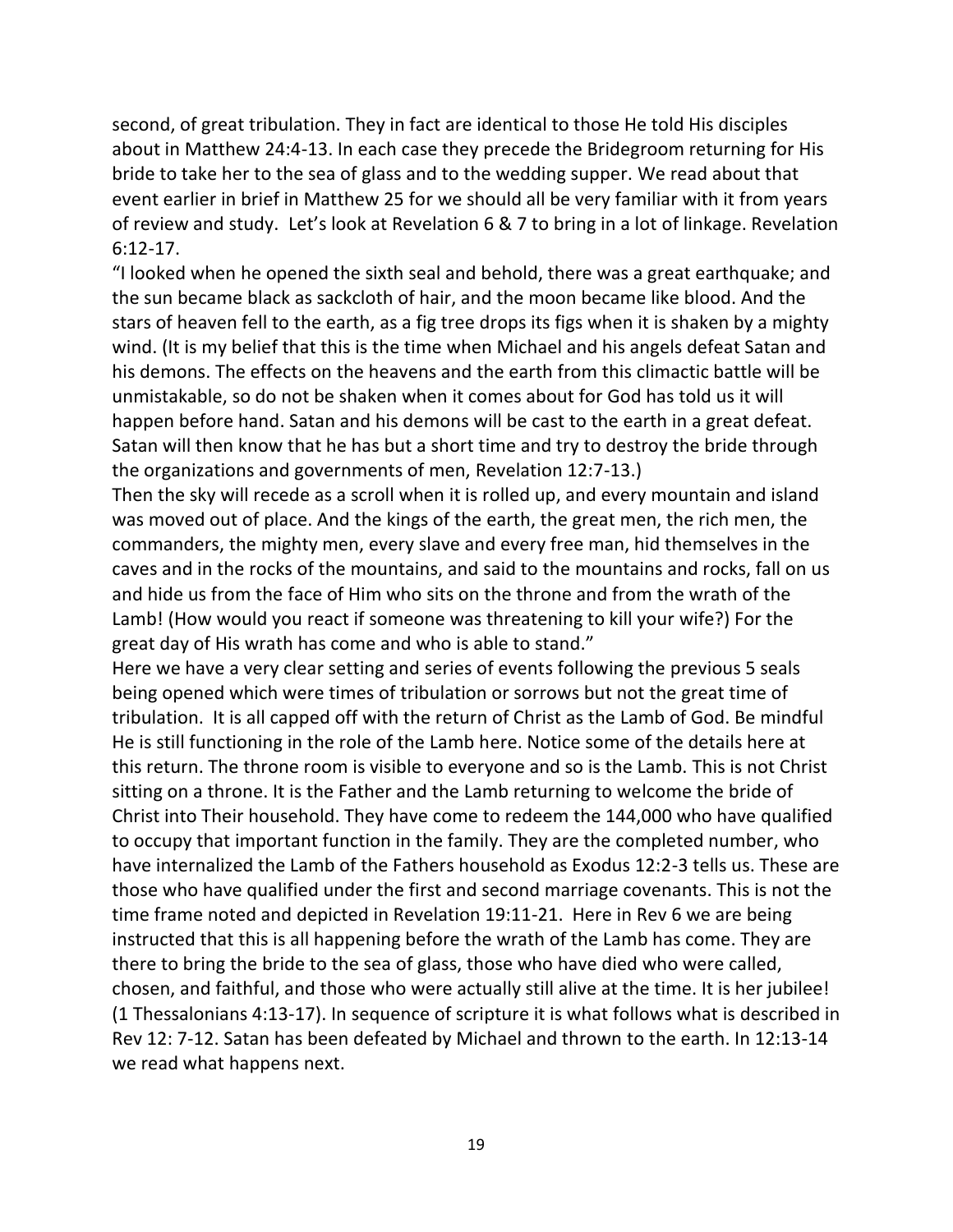"Now when the dragon saw that he had been cast to the earth, he persecuted the woman who gave birth to the male. But the woman was given two wings of a great eagle, that she might fly into the wilderness to her place (the sea of glass as we have seen in past studies) where she is nourished for a time and times and half a time, from the presence of the serpent."

Many speculate this is a 3 ½ year time period and we will here as well. That may be the case, and time will tell, as the saying goes. What is very telling here is that the bride will not be in the same place as, or presence of, the devil. The Interlinear Bible says, "from the serpents face."

Presence here is #4383 and Strong's says of it, "from 4314 and 3700, the front (as being towards view) i.e. the countenance, aspect, appearance, surface, by implication presence, person." In brief Vines says of it. "Prosopon #4383 denotes the countenance, literally the part towards the eyes."

So here we have the bride being removed from the presence or appearance of Satan. We know from the scriptures here that he is confined to the earth. A reasonable deduction is the bride is removed from the earth then. We are going to see that happen now.

Revelation 7:1-4, "After these things I saw four angels standing at the four corners of the earth, holding the four winds of the earth that the wind should not blow on the earth, on the sea, or on any tree. (The great day of His wrath is about to start. Keep in mind this is not the day of Christ's judgment and making war as we have seen in the past and will see again today. The focus here at the start of the Day "or time period" of the Lord is to redeem His bride from the earth, from amongst men before it starts). Then I saw another angel ascending from the east, having the seal of the Living God. And he cried with a loud voice to the four angels to whom it was granted to harm the earth and the sea, saying, Do not harm the earth, the sea, or the trees till we have sealed the servants of our God on their foreheads. And I heard the number of those who were sealed, one hundred, forty-four thousand of all the tribes of the children of (spiritual) Israel sealed." Remember from 2 marriage covenants. The Gentile converts are grafted into the tribes of Israel, Romans 11:24-25. This will happen at the sound of the two silver trumpets (Yobel) blown to call the tribes of Israel to God as we have discussed often in the past in Numbers 10.

Those who are in the grave will rise first to meet Christ in the air at the sound of the first trump and then those who are alive will follow at the sound of the second or last trump (1 Cor 15:52)as we read earlier in Thessalonians. No mention of making war in this return is there. No mention of armies brazenly challenging Christ's authority. No mention of Him destroying them either. In fact all the people of the earth are hiding from Him. His wrath is about to start here and His angels are the ones who are going to dish it out at this time not He Himself as scripture clearly delineates after Isaiah's method of teaching, here a little, there a little, line upon line, precept upon precept.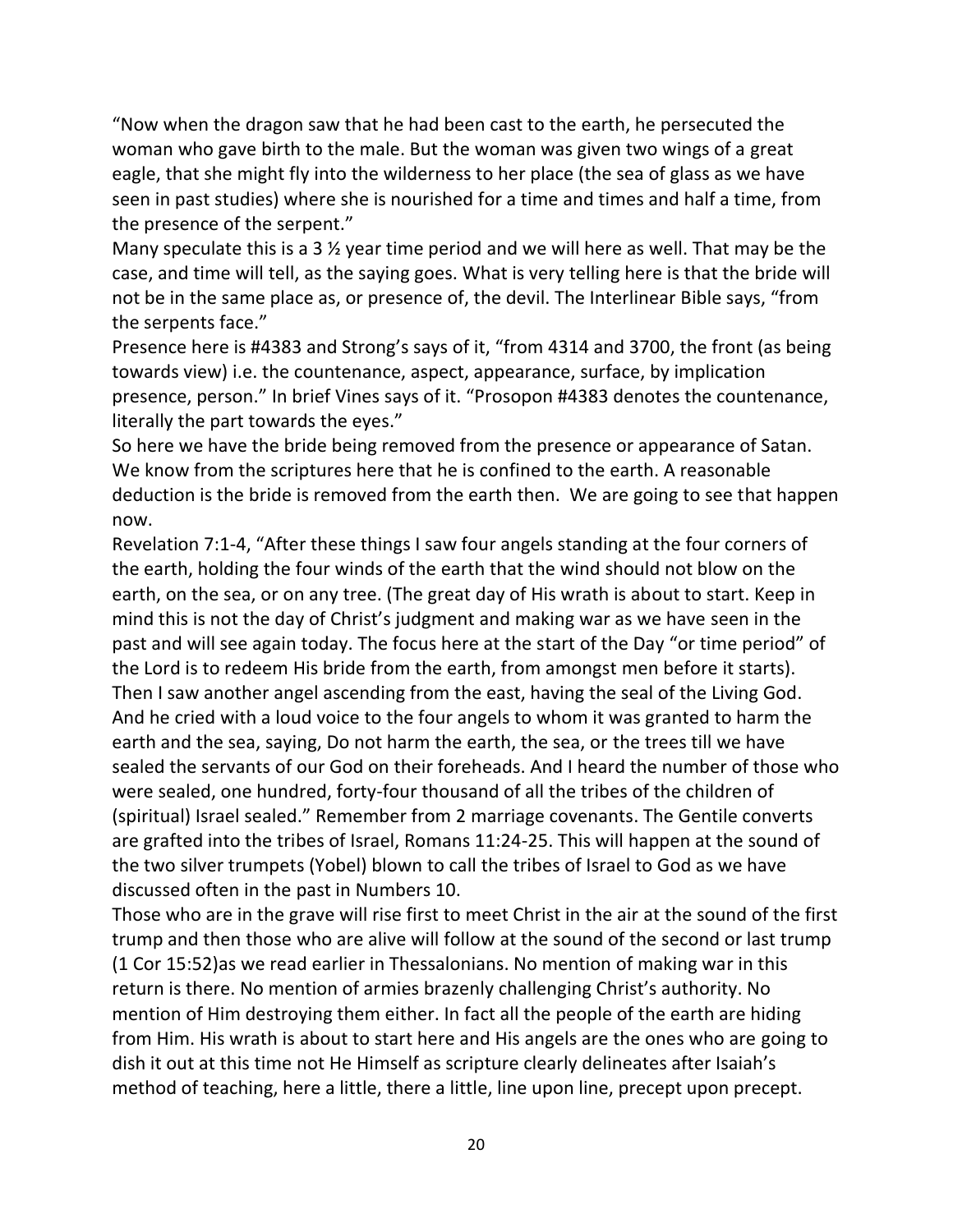This here is the same time frame spoken of in Matthew 24:1-31. The chronology of events are identical. Verse 31 states, "And He will send His angels with a great sound of a trumpet, and they will gather His elect from the four winds, from one end of heaven to the other."

Identical brethren! This is not what is depicted at His return to make war and judgment reading the scriptures about the Feast of Trumpets return.

Revelation 19:11-15, "Then I saw heaven opened, and behold, a white horse. And He who sat on him was called Faithful and True, and in righteousness He judges and makes war. His eyes are like a flame of fire, and on His head many crowns. He had a name written that no one knew except Himself. He was clothed in a robe dipped in blood, and His name is called, The Word of God. And the armies in heaven, clothed in fine linen, white and clean, followed Him on white horses. Now out of His mouth goes a sharp sword, that with it He should strike the nations. And He Himself will rule them with a rod of iron. He Himself treads the winepress of the fierceness and wrath of Almighty God."

Can we see the clear differences between the two returns we have just reviewed? Let's just list a few to remind ourselves of them.

- 1) Here in Revelation 19 He is not coming to redeem His bride for she is with Him.
- 2) He is about to make war on those who resisted His correction for the past 3  $\frac{1}{2}$ years.
- 3) It is not the wrath of the Lamb here for His is completed; here it is the wrath of the Father, God Almighty.
- 4) Christ is dishing it out Himself and not His angels. They have already done their part and they are not even mentioned in these scriptures except for one standing in the sun in the next verse in context.
- 5) This time period is after the wedding of the Lamb and the bride as depicted in verses 6-9.
- 6) She is now with Him verse 14. These are not angels as scripture clearly teaches us. These are those who were called, chosen, and faithful to Him, who had been redeemed some 3 ½ years earlier at the Feast of Weeks/ Pentecost. Look at the clear Biblical pattern of evidence.

Rev 17:14, "These will make war with the Lamb, and the Lamb will overcome them, for He is Lord of lords and King of kings; and those with Him; called, chosen, and faithful." Angels are not called, chosen, and faithful.

Jude 14-15, "Now Enoch, the seventh from Adam (not a coincidence) prophesied about these men also saying, Behold, the Lord comes with ten thousands (144,000) of His saints, to execute judgment on all, to convict all who are ungodly among them of all their ungodly deeds which they have committed in an ungodly way and of all the harsh things which ungodly sinners have spoken against Him."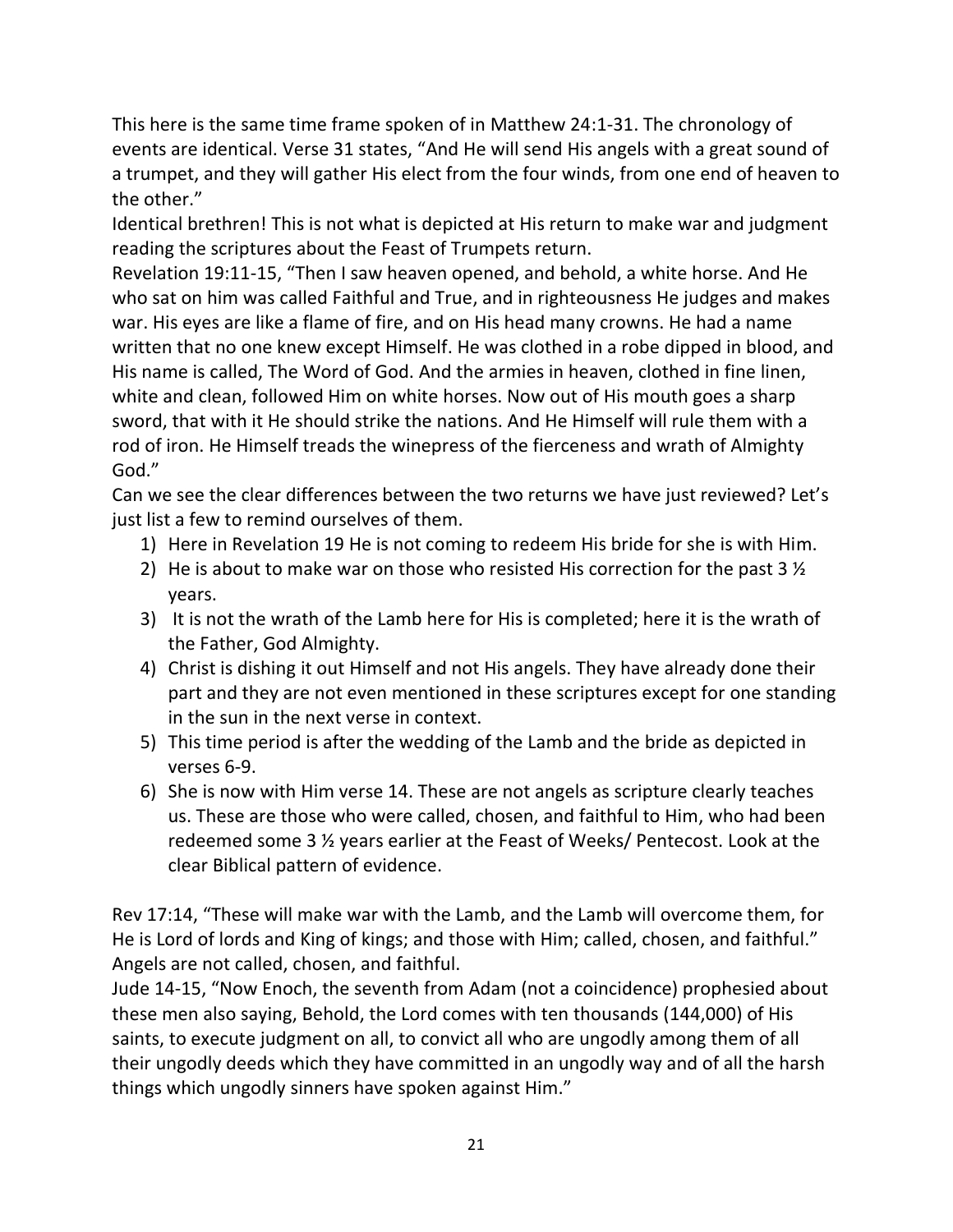This time frame we are reading about here is the timing of the Feast of Trumpets. The trumpet of war is blown and not the trumpet for summoning the camps of Israel unto the Lord as in Rev 7:1-4. We are talking about two completely different events, two completely different feast days. But, they are linked together by two central figures appearing in each of them; the Bridegroom (Lamb of God), the second Adam, and the bride, the church, the second Eve. He has fulfilled the role of the Lamb and is now taking up a much different one which is necessary for the furtherance of the plan of salvation. Lev 23 instructs us that we have to count to get to the Feast of Weeks each year after the start of the year is determined. In these two prophetic events here depicting two momentous times in the plan of salvation we see Pentecost starting a 3 ½ year time frame with the Feast of Trumpets ending it. We can see there is an end to one count and a start to another. Don't forget the third name for Pentecost is the Feast of Firstfruits which depicts the start of another function or role being filled in the household of God which is qualifying those who will occupy the function of the firstborn from the union of the Bridegroom and the bride, but that is for another study. We have covered it in detail in the past.

Now back to having some serious fun in Daniel 9 verse 25. Let's read it from the Interlinear. "Know then and understand from the going out of a word to restore and to rebuild Jerusalem (not all of Israel), to Messiah the Prince, shall be seven-weeks and sixty-two weeks. The street shall be built again, and the wall, even in times of affliction." So many people try to put a purely physical application or point of view to this scripture. Remember what we did in verse 24. We were able to understand it through a pattern of scriptural events pertaining to spiritual things and inserting the appropriate definitions of the original words used. Let's do the same here with verse 25 just for fun. Remember the context here is of a vision being interpreted for Daniel about the restoration of the bride in spiritual terms. The bride is called New Jerusalem and the temple of the spirit of God in the second covenant scriptures. The second covenant scriptures interpret or clarify many of the first covenant ones. We are all aware of this. Here we are seeing a timeline, actually two of them, focused around a command going forth or as the Interlinear says, "the going out of a word" to restore Jerusalem in troubled times. Once again I emphasis Jerusalem and not Israel for many today try to focus on this to claim it is the restoration of the land of Israel and that it happened in 1947-8 depending on the prognosticator. Could this word going out be the second covenant scriptures? If so when do we start that timing from?

I can show a physical timeline for this scripture dealing with the time from Darius (457 BC) to Christ starting His ministry (27 AD), even to Him being cut off midweek as many of us could. But is that all we are to take away from this scripture in this context? No it's not. Once again let's have some fun with the Hebrew being used here. Words are important and Christ makes that clear by His name, The Word of God. "The street shall be built again, and the wall."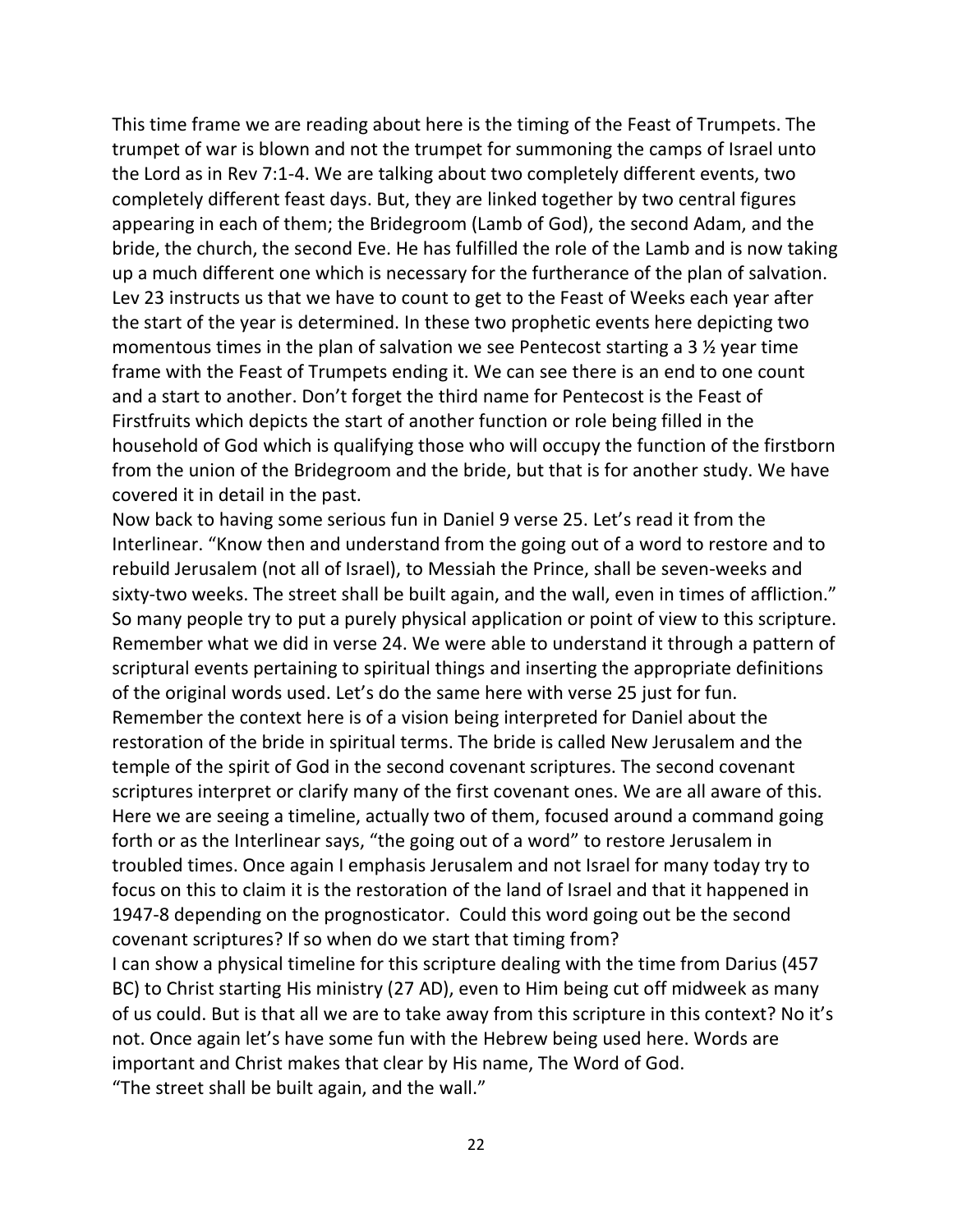To me that doesn't make sense in this context when applied spiritually. In a physical sense I could understand the idea of a wall, but not the street for there were lots of streets inside the walls of Jerusalem. The word for street here is #7339 and for wall #2742 in Strongs.

Street #7339 is rechowb from #7337, "a width, ie; avenue or area. #7337 is rachab, a prime root; to broaden."

The BDB says of it, "broad open place, plaza." So where does the translation "street" come from here!

Wall is #2742 charuts. It is a "passive participle of #2782; (properly) incised or (actually) incisive; hence (as a noun masculine or feminine) a trench (as dug), gold (as mined) a threshing-sledge (having sharp teeth); (figuratively) determination, also eager." #2782 (its root) "charats; a prime root; properly to point sharply; ie (let) to wound; figuratively to be alert, to decide. The BDB says of it, if an "adjective sharp, diligent." "Sharp as in threshing instrument." It is also used as "strict decision in Joel 4:14" and as "trench or moat."

Brethren, it is up to us how we decide to use the various applications of the words to fit the true context or the more important aspects of any particular scripture. We use the spirit in us to do so. The verse starts out telling us to "know and understand."

Understanding that the bride of Christ will be restored from a ruined relationship by many in the past makes it easy to incorporate being "diligent" here and harvested, "sharp threshing instrument." Those are just two of this words meanings and uses. It also says incisive. That in itself has two meanings and uses. First, cutting and penetrating and secondly acute, clear cut. Merriam Webster (dictionary) adds, "Incisive implies a power to impress the mind by keen penetration, directness, and decisiveness." And "trenchant implies an energetic cutting or deep probing so as to reveal distinctions or get to the heart of the matter."

Isn't that amazing and telling at the same time! That is exactly as the bride is to function.

Remember the word numbered 2742 is a passive participle of #2782 charats which is a prime root which means literally to wound or figuratively to be alert, to decide. A participle is a word having the characteristics of both verb and adjective. When used here in Daniel 9:25 for "wall" I think we can see it has a much more important usage than that. It is not stressing a "wall, trench, or moat." It is stressing a spiritual condition or state. The object being discussed here is the restoration of spiritual Jerusalem prior to Messiahs coming. Spiritual Jerusalem and the temple will be restored and completed. She will be incisive in every sense of the word, she will be wounded as part of the body of Christ, she will be determined, she will be alert, she will be diligent, and she will be decisive if we believe her resume in Proverbs 31:10-31. Just look at what we have derived from looking into the meaning and uses of this word. When I hear people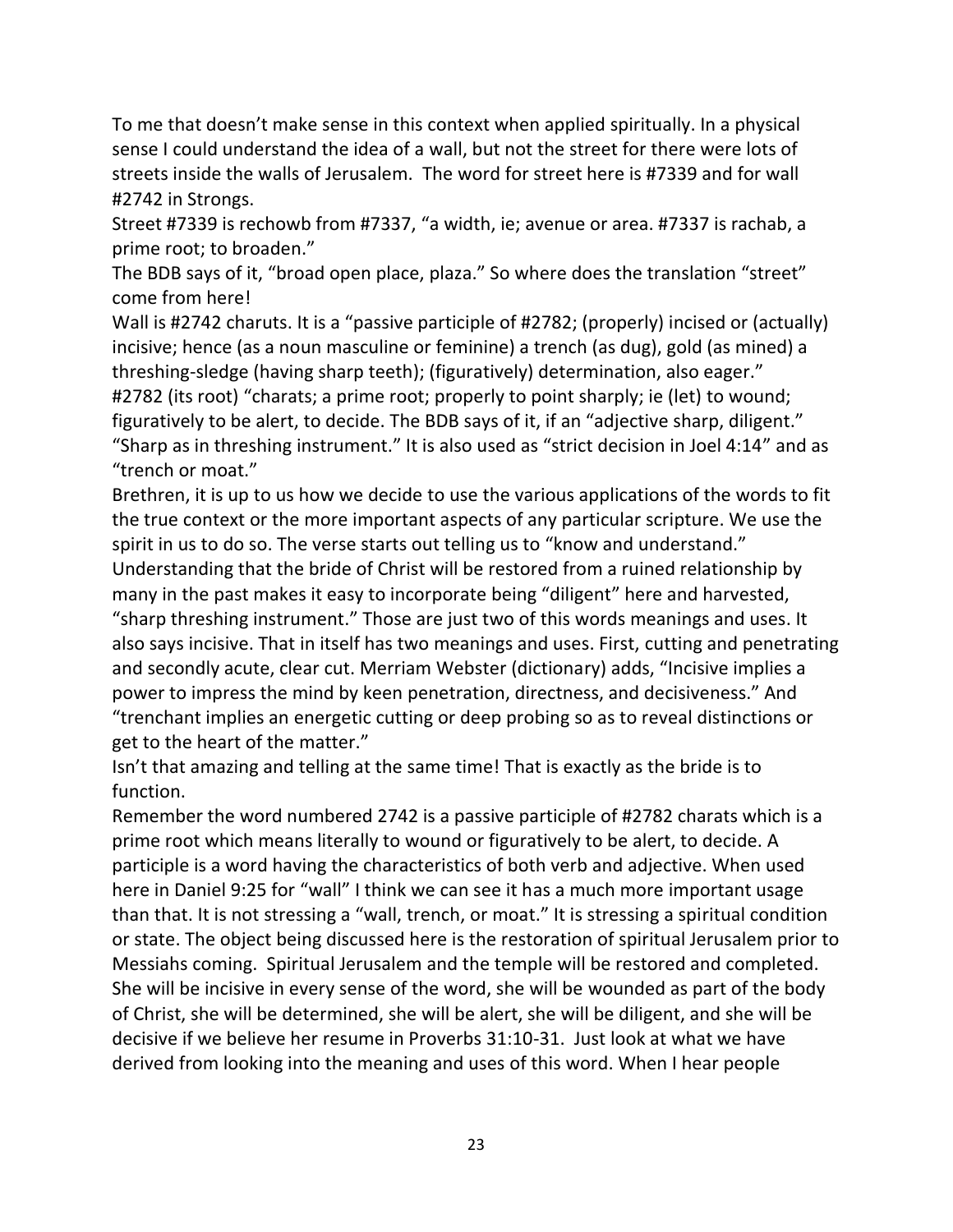ridicule others for digging into the meanings of the Greek and Hebrew and for that matter the Aramaic words used by God in the holy scriptures I get a little incensed. Let's tie the word translated as street here in verse 25 with that translated as wall. We have seen how it can change the interpretation quite dramatically.

The root word for rechowb (street) is rachab and it means to "broaden." So we have a word going out or spoken to build and restore the bride being tied in context to the Messiah who is the Husband. She will be built, "broadened" and restored to her incisiveness (diligence, and alertness because under the first marriage covenant she quit). That process of time started and then slowed down to a crawl if not in fact paused for a time and then started up again. We can see that depicted in the two marriage covenant participant's activities. So when did it start up in earnest again? After Christ's death! He was wounded as scripture tells us. She is of His body and thus shares in that death. We can take the time frames being addressed here and apply them to the second covenant church.

We have two periods of time mentioned in verse 25, seven weeks and sixty-two weeks. We need to ask the question if they are consecutive or separated by time in between. Is it possible to find a stage of initial growth interrupted by a time of slow growth and then a time of sustained growth. That could be one scenario.

Try using 7-weeks x seven which equals 49. Also do the same for the sixty-two weeks which would equal 434. Assign years to these and look for events in the history of the church which would support these two time frames. There are many more options which could be used as well. As I mentioned before I don't spend a lot of time on such for my time has a lot of other demands on it. However it can be fun. Unfortunately some get sucked right up into it, believing such things are necessary for salvation. We won't read on any further here at this time. This is where many start getting real goofy in their assumptions and prognostications. The reason I have taken the time I have in verses 24-25 should be apparent. There can be a purely spiritual message to us in them as to events centered around the bride and her jubilee at Pentecost. You may want to review Rev 11:1-2 as to its spiritual relevance. Here is where John was given the command to measure the temple of God. Now we should all know this was many years after the physical temple had been destroyed, circa 70 AD so that eliminates the physical. He was also to measure the altar and those who worshipped there. But he was to leave the outer court out of his measurements. Lots to be said about all that in tying it into Daniel 9:24-27.

I have strayed a little from my original purpose of this study, to cover the importance of the bride to remain spiritually alert in these troublesome times just prior to the return of Christ. She is to be ready for her Husband's return for her. She needs to be eating from His table with no surrogate slithering in between them. Scriptures have taught us today that there are some who will know about the timing of His return and some who will not, even though they are in some senses all awaiting His coming.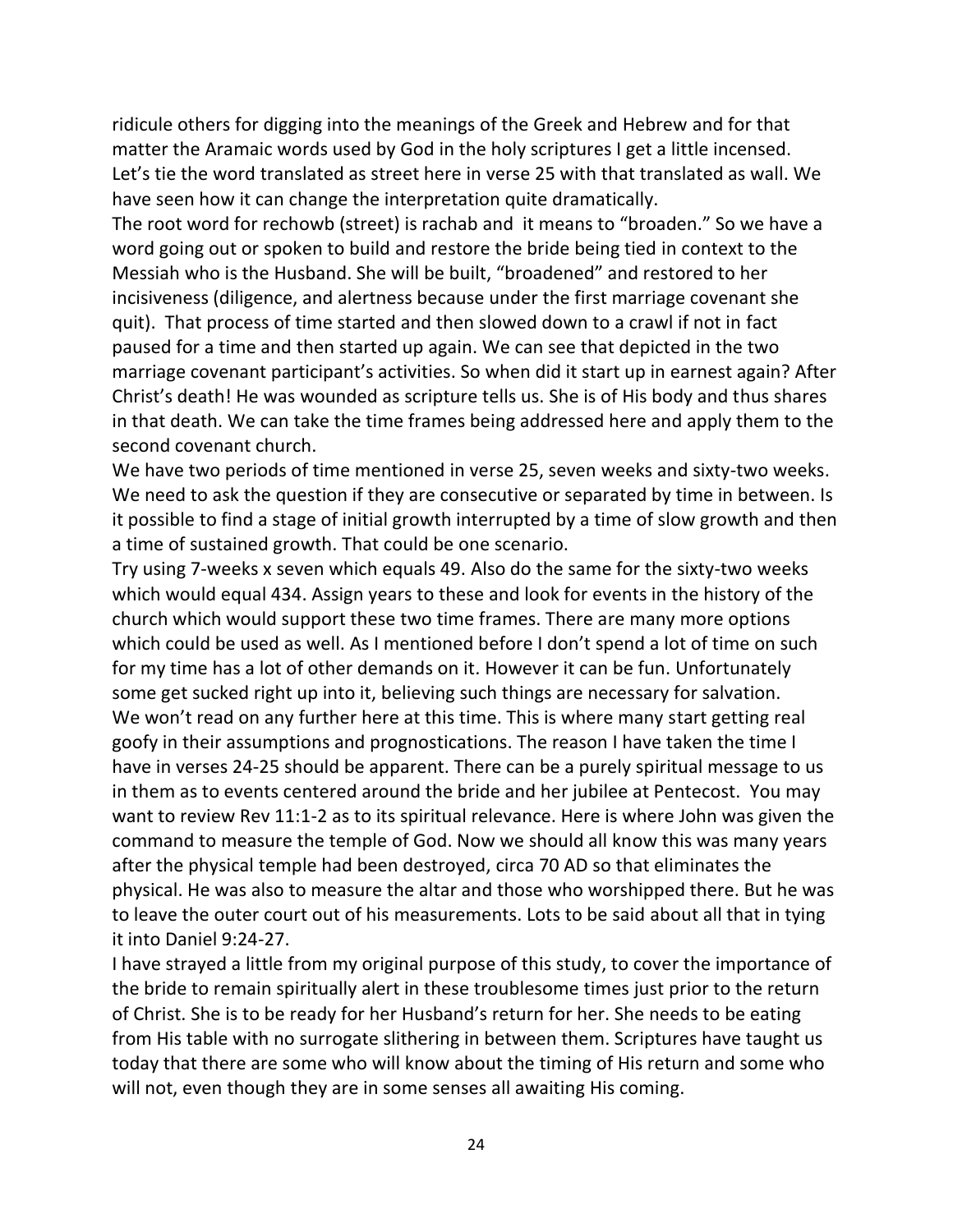I have made only a brief case for Christ having two return trips from scriptures which are very, very, clear to understand. As many of you know they have been detailed more in other studies. Many today do not have any focus on Pentecost as the next major event in the plan of salvation. Let's spend a little time linking these two great events, Pentecost and Trumpets with some possible timelines based on scripture and add a little "what if" to it. Keep in mind we are having some fun here.

In 1 Thessalonians 4:13-18 we read about the resurrection of the bride and her rising to meet her Husband in the air. Immediately following these scriptures we read in 5:1-6 that Paul references times and seasons in context of Christ's return for His bride and that we will not be ignorant to this if we remain spiritually alert. As we know He does not return twice for His bride and we have made the case from scripture that His second return will be for judgment and war.

In the past couple of decades we have all been exposed to, or heard from, a lot of prophecy prognosticators. They claim to have an answer to everything right down to the day etc. They play with and float many numbers referenced in scripture to fit their fancy and of course their prophecy. There are lots of brethren who get consumed with such activities and then they get used and abused as well as distracted from our primary function. We must not go there!

In Revelation 11:2 we read that the outer court of the temple will be given to the gentiles and that they will tread the holy city underfoot for forty-two months. As I mentioned before, this could have both spiritual and physical applications. What is clear is it has not yet happened in either venue. In verse 3 we read that the two witnesses will prophecy for one thousand two hundred and sixty days. Over and over again I have heard people describing these two events in the very same time frame and in fact consisting of the same amount of days for each. Have you ever wondered why God didn't just say 42 months for both, or 1260 days for both? Just a thought! Until I came to my current understanding of the calendar I didn't give any of this much attention. Many folks just figured there were forty-two, thirty-day months. As we all know that is not possible with the celestial time clock. No such thing exists and thus no calendar whether Biblical or Gregorian comes remotely close to that. That is a problem but there may be a solution or explanation as we will discuss. That would only be possible with a "what if" scenario were to happen.

We can also read about a forty-two month time frame in Revelation 13:5. This is in reference to the Beast speaking blasphemies for that time period. We also read about one thousand two hundred and sixty days in Revelation 12:6. The context there is of a place prepared by God for the woman where she will be fed.

"Then the woman fled into the wilderness, where she has a place prepared by God that they should feed her there one thousand two hundred and sixty days." Have you ever asked yourself who the "they" are? If you believe that she will be on the sea of glass then we should capitalize the They, for it would be the Father and the Son.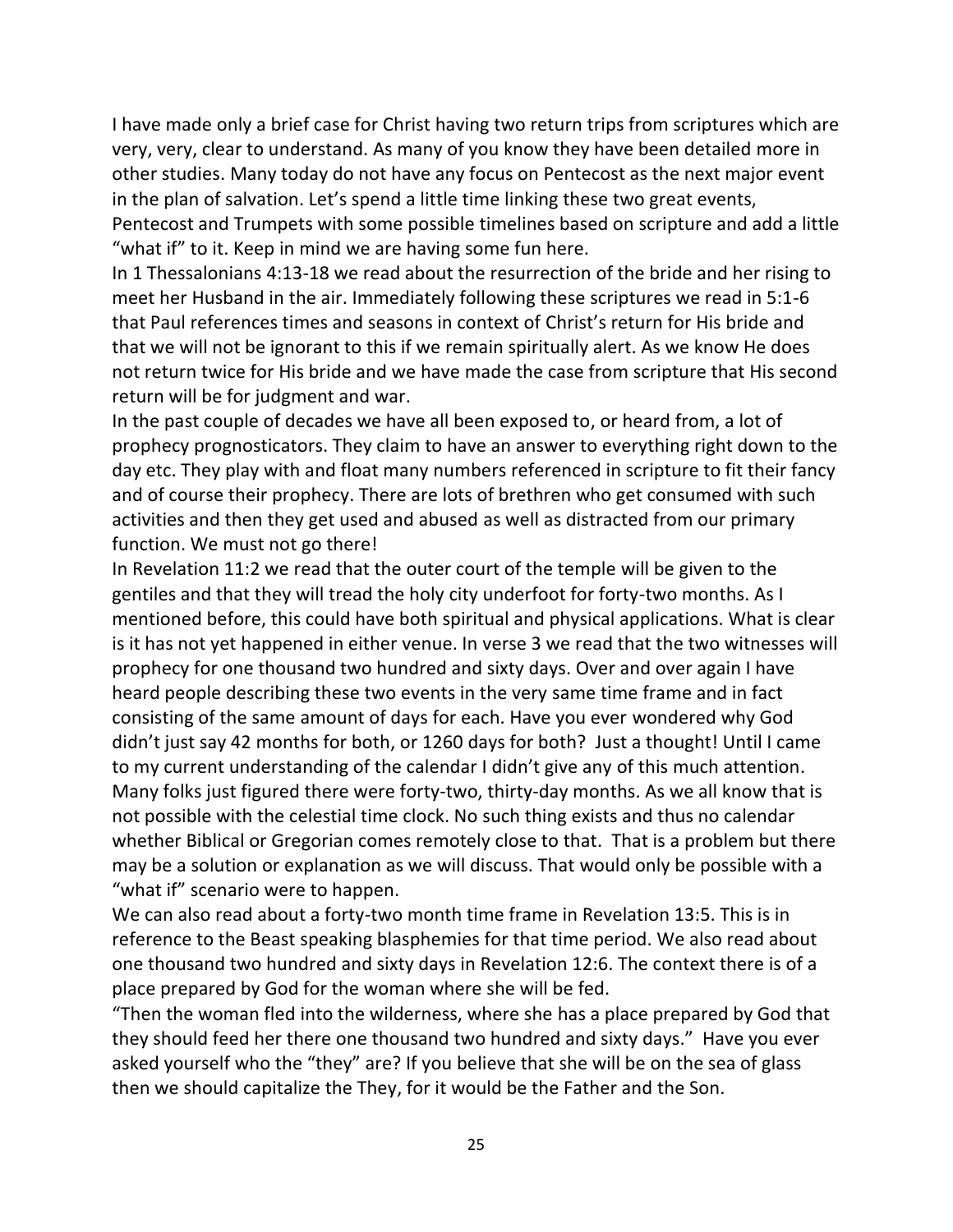I have stressed this next point often but it is important so I will do it again. **Wilderness** is the Greek word eremos #2048, "lonesome" and when used as an adjective it denotes with reference to persons, "deserted, desolate, and deprived of friends and kindred." When she is removed from Satan's presence to the sea of glass she will be removed from her kindred physically and spiritually speaking. She will have no more contact with any of them, the rest of her seed until the plan plays out.

So if this one thousand two hundred and sixty days is the same time frame as the fortytwo months we will have some real contradictions. I am sure we can all see that. The chief one being that our current lunar calendar which is the one used by God in addressing everything biblical has 29 and 30 day months in a year. Also there can be 12 or 13 months in a year which is regulated by the barley crop being Aviv and thus ready to be harvested and a wave sheaf being offered. There are either 354 or 383 days in a Biblical year give or take one or two depending on how the months fall in total days. No matter how you count it you can't make one thousand two hundred and sixty days work into a 3 ½ Biblical year or in 42 Biblical months.

In my mind there are only two scenarios which could make this all possibly work. The first one:

At Christ's return on Pentecost or better stated just prior to it, we read that there was going to be a **great** earthquake so powerful that it would move every island and every mountain out of its place. If we have learned one thing from our calling and subsequent understanding we know that God does not even in the slightest way exaggerate. This is a really big cataclysmic event. Top this off with the war in heaven taking place between Michael and Satan and the sun becoming black as sackcloth of hair and the moon becoming like blood and we are talking about the easy potential of a new orbit of the earth in relation to the moon and the sun (No, global warming won't cause it). Remember at this particular return all the kings, the great, the rich, the mighty, etc., are all hiding. Of course that is not what happens at His next return on Trumpets is it. They are all gathered and waiting to have it out with Him. Talk about deluded and the deceptive power of Satan. If the earth and the heavens are so shaken then it may be possible to have a new monthly cycle which could be 30 days long over and over throughout the year. Only God could perform such a feat and He may have that in store for us. That would present a new set of circumstances to be spiritually alert to. This is all within the realm of possibility.

But what if this is not the case?

Then the two numbers are not talking about the same duration. There could be some overlap or a lot of it but they could not be mathematically compatible as to the same amount of days. We can make the 42 months work out in a scenario but not the 1260 days between Pentecost and Trumpets as to a 3 ½ year time frame.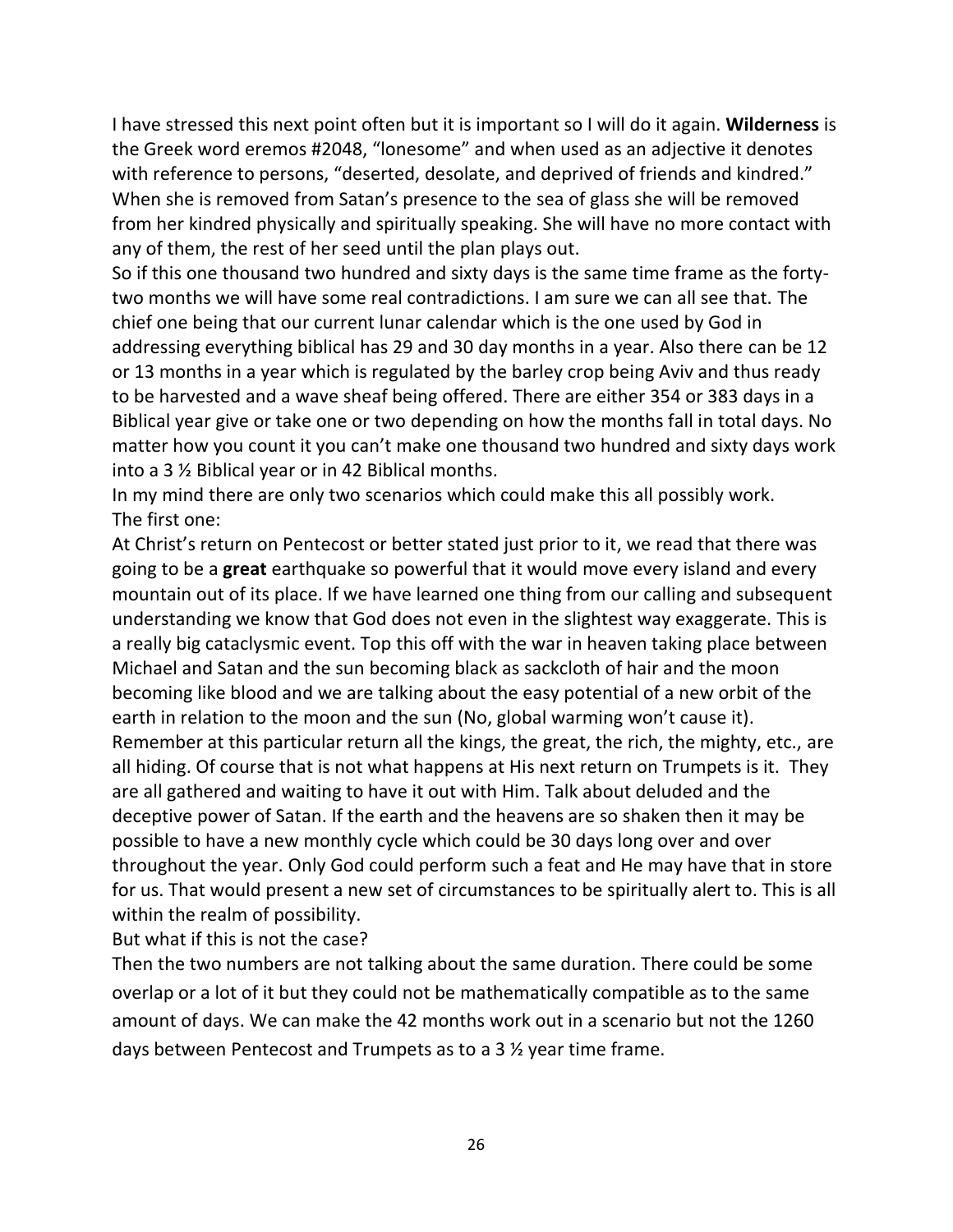We can't use the start of a year to do so. We are looking at time, times, and half a time as a numerical equation only and not as a Biblical Calendar start date such as Abib. Year one would start in the  $3<sup>rd</sup>$  month (Pentecost always falls in that month) and be an intercalated year. This gives us 11 months.

Year two would need to be a normal year with 12 months.

Year three would need to be an intercalated year with 13 months.

Year four or half of a year would need to have 6 months for Trumpets starts at sunset at the end of the  $6<sup>th</sup>$  month.

So here we have 11+12+13+6=42 months.

If this is the case the count would start from a Pentecost which would fall in an intercalated year and finish in a normal year. As I have stressed earlier we are only having some fun here speculating with prophecy and playing with numbers. This is not to be a steady diet in my mind. Unfortunately there are some who eat and sleep it twenty four seven. They have no respect for solid food, but chase after every wind of doctrine like it were succulent dining. Most of us are just plain meat and potatoes type of brethren.

Once again a very interesting calendar point about being ready. What if a false report goes out on the barley harvest or the timing of a 29 or 30-day month? In some instances many with have missed Pentecost by a month or by a day. Sounds like a Matthew 25 scenario. Something to give serious consideration to! We must be spiritually alert! The same applies to the Rabbinical Calendar being used by many brethren missing the true start of a given year. Lots to think about as well as being aware of.

Now let's cover another point that comes to mind for me while we are in Revelations. Look what the angel says to John in chapter 19 right after he told him about the wedding supper at Pentecost and before he tells Him about Christ's return for war on the Feast of Trumpets.

Verse 10, "And I fell at his feet to worship him. But he said to me; see you do not do that! I am your fellow servant and of your brethren who have the testimony of Jesus. Worship God! For the testimony of Jesus is the spirit of prophecy."

There are two very big points here.

First, we see John the last surviving apostle fall down at an angel's feet as to worship him. Have you ever thought before how bizarre that appears to be? John knew he was to only worship God. So why would he do this? Worship here is the Greek word Proskuneo #4352. Strongs says of it, "from 4314 and probably derived of 2965 (meaning to kiss, like a dog licking its masters hand); to faun or crouch to, ie (lit or fig) prostrate oneself in homage (do reverence to, adore)." Vines, basically says the same thing with one exception, "to make obeisance."

A person can make obeisance without doing reverence or adoring something. Obeisance means "a movement of the body made in token of respect or submission." So did John fall at the angel's feet to worship him? I certainly don't think so. However I do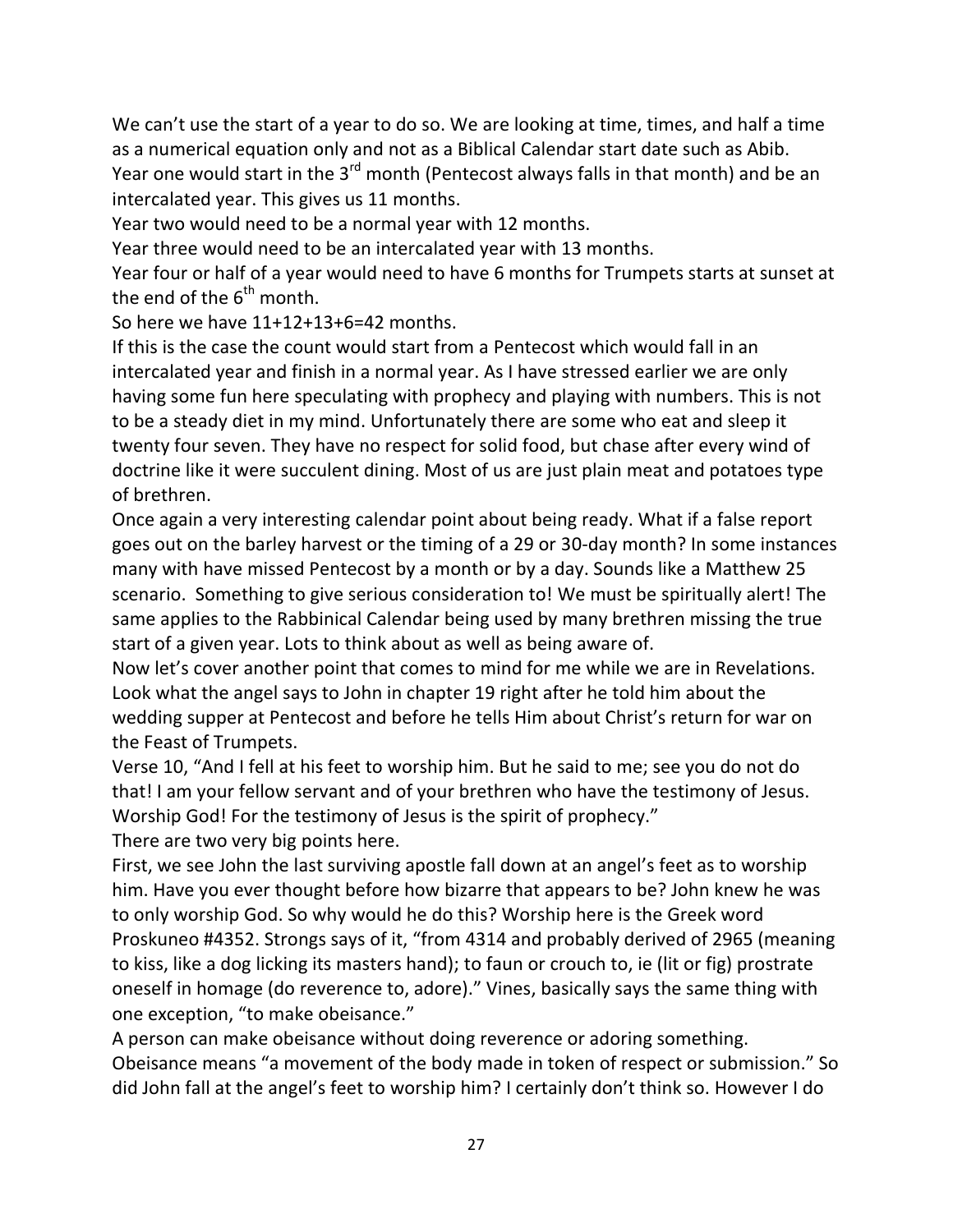believe the act of falling at the angel's feet was an act of submission which could have easily been construed as an act of reverence. The angel sure ended any hint of that. He made sure that John, and thus us, knew we are all brethren, and in no way were to act differently to one another. Too bad the muckity mucks can't figure that out. He made it clear, just because he was speaking all these words he was nothing more than a messenger and a servant and gave credit where it was due, for he made it clear he was only repeating Christ's words.

If we are the children of God then we too have this testimony of Jesus. So what does this entail? Prophecy is just one of the things which incorporate the testimony of Jesus. It goes hand in hand with His commandments and His faith. Here we are being told that we will understand prophetic events when they unfold or are about to unfold. There is no hocus pocus about it. It does not mean we will be going around proclaiming to know when every prophecy told by the word of God will be taking place or waist a lot of time and resources on it. What it means is that we will be so attuned to the scriptures that we will understand these great events just prior to them happening for we have familiarized ourselves with the series of events surrounding them as well as leading up to them in scripture. They will never be a distraction to us from carrying out our responsibilities to ourselves or the family. They will never distract us from our preparing to be the bride of Christ.

What we are talking about are all simple teachings of God. Some we will know in part at this time and some we will know in full. The fullness of the prophetic teachings will all come in time if we are growing in the grace and knowledge of our Lord. He will work with us through His spirit to reveal things to us when it is necessary to have that understanding just as He did with Daniel and many others in the Bible. We are told that if we remain humble and true to our calling He will reveal to us when He is coming for us so we can be ready to greet Him as He deems necessary and not by our own understanding of how it should be. We need to endure and overcome to the very end. We are to be vigilant and unmoving in our loyalty to Him. We also need to be patient through it all. He is completely in control. The plan has been underway for nearly six thousand years. We also need to read and reread the conditions of the churches at the end of the age. (The article; The 7 Churches, 7 days of Unleavened Bread, and 7 weeks Journey to Pentecost, may be helpful.)

Personally I have no doubt in my mind that I am a repentant Laodicean. In itself that is not really anything to boast about under the circumstances, which I am not. However as such I can't help but look across the aisle to what our Lord and Savior says to those who are Philadelphians in attitude and action and only hope that some of that can come this way. In fact more than some, a whole bunch! It is a desire in fact, based on what He says.

Revelation 3:8, "I know your works. See, I have set before you an open door (to grow in grace and knowledge), and no one can shut it; for you have a little strength (humble